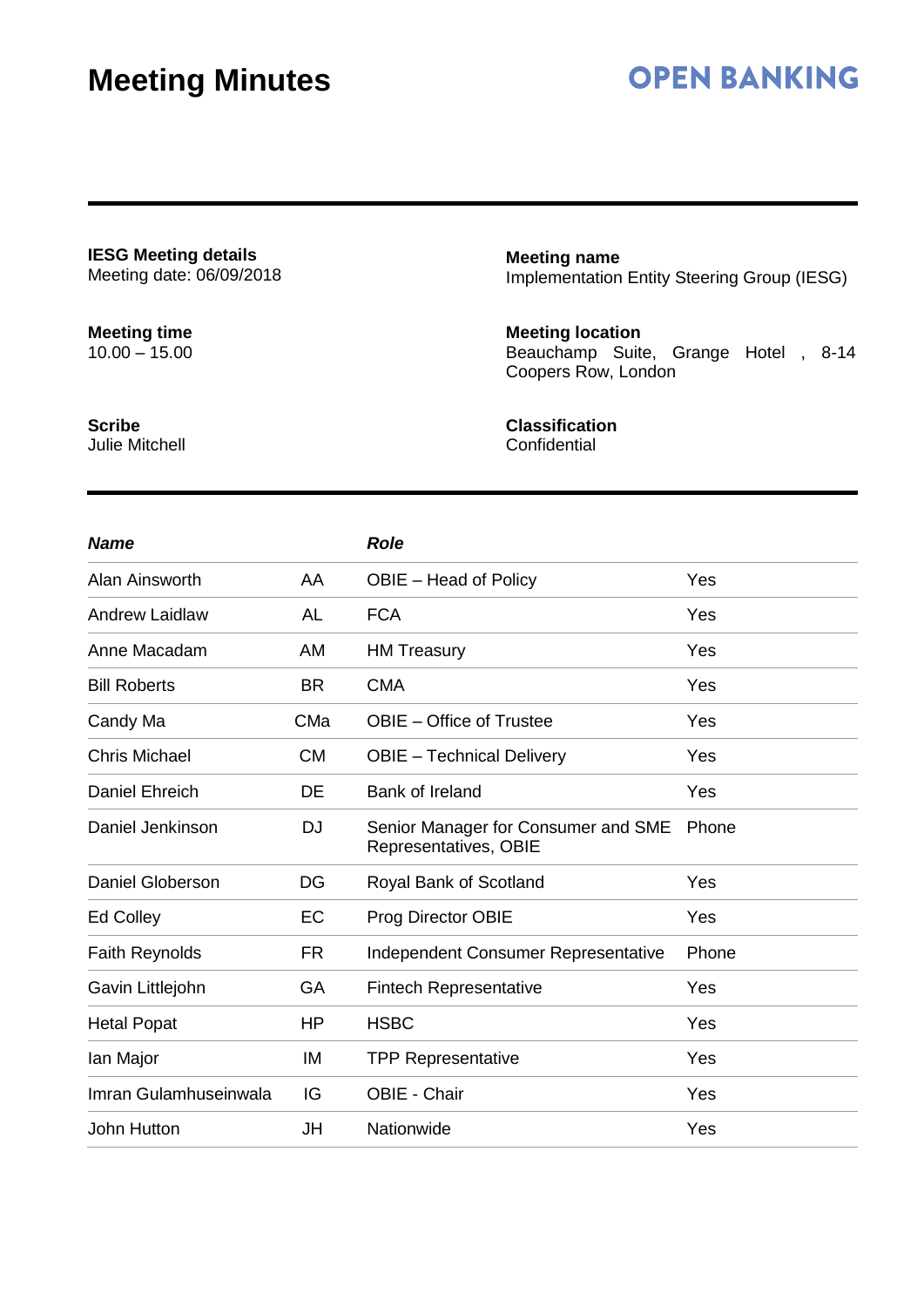## **OPEN BANKING**

| Mark Chidley                   | <b>MCH</b>  | Independent SME Representative      | Yes             |  |
|--------------------------------|-------------|-------------------------------------|-----------------|--|
| <b>Julie Mitchell</b>          | <b>OBIE</b> | Secretariat                         | Yes             |  |
| Mark Mullen                    | MМ          | <b>Atom Bank</b>                    | Yes             |  |
| Paul Horlock                   | <b>PH</b>   | <b>NPSO</b>                         | Yes             |  |
| <b>Phillip Mind</b>            | PM          | <b>UK Finance</b>                   | Yes             |  |
| <b>Richard Lindsay</b>         | <b>RL</b>   | <b>OBIE - Comms</b>                 | Yes             |  |
| <b>Richard Rous</b>            | <b>RR</b>   | <b>Lloyds Banking Group</b>         | Yes             |  |
| <b>Roy Hutton</b>              | <b>RH</b>   | <b>Allied Irish Bank</b>            | Yes             |  |
| Stephen Wright                 | <b>SW</b>   | Royal Bank of Scotland              | Yes             |  |
| <b>Thaer Sabri</b>             | TS          | <b>Electronic Money Association</b> | Yes             |  |
| Vickie Hassan                  | VH          | Danske Bank                         | Yes             |  |
| Luke Ryder                     | <b>LR</b>   | <b>Barclays Bank</b>                | Delegate for CA |  |
| <b>Eduardo Martinez Barros</b> | <b>EMB</b>  | Santander                           | Delegate for RW |  |

#### **No. Agenda item**

#### **1.A MINUTES**

- 1.1. **IG** opened the meeting advising that this was a one off, extended session to cover a number of critical papers that had been submitted. He thanked the team at OBIE and stakeholders for the quality of the outputs.
- 1.2. **IG** also advised the Steering Group about recent comments at the Treasury Select Committee, made by Mark Carney and Andy Haldane "Open Banking is trail blazing, transformational and a significant leap forward...'

#### *ACTION: IESG\_2018\_301\_121*

*JM to circulate the Treasury Select Committee, BBC IPlayer link to IESG. Post IESG Update: JM circulated the link to IESG on 7th September. Action Closed.*

1.3. **IG** confirmed the minutes from 19<sup>th</sup>July could be marked as approved and finalised at which point **TS** and **RR** advised that they had a couple of very minor amendments.

#### *ACTION: IESG\_2018\_301\_107*

*JM to follow up with TS and RR and amend minutes accordingly. IG to review and approve.*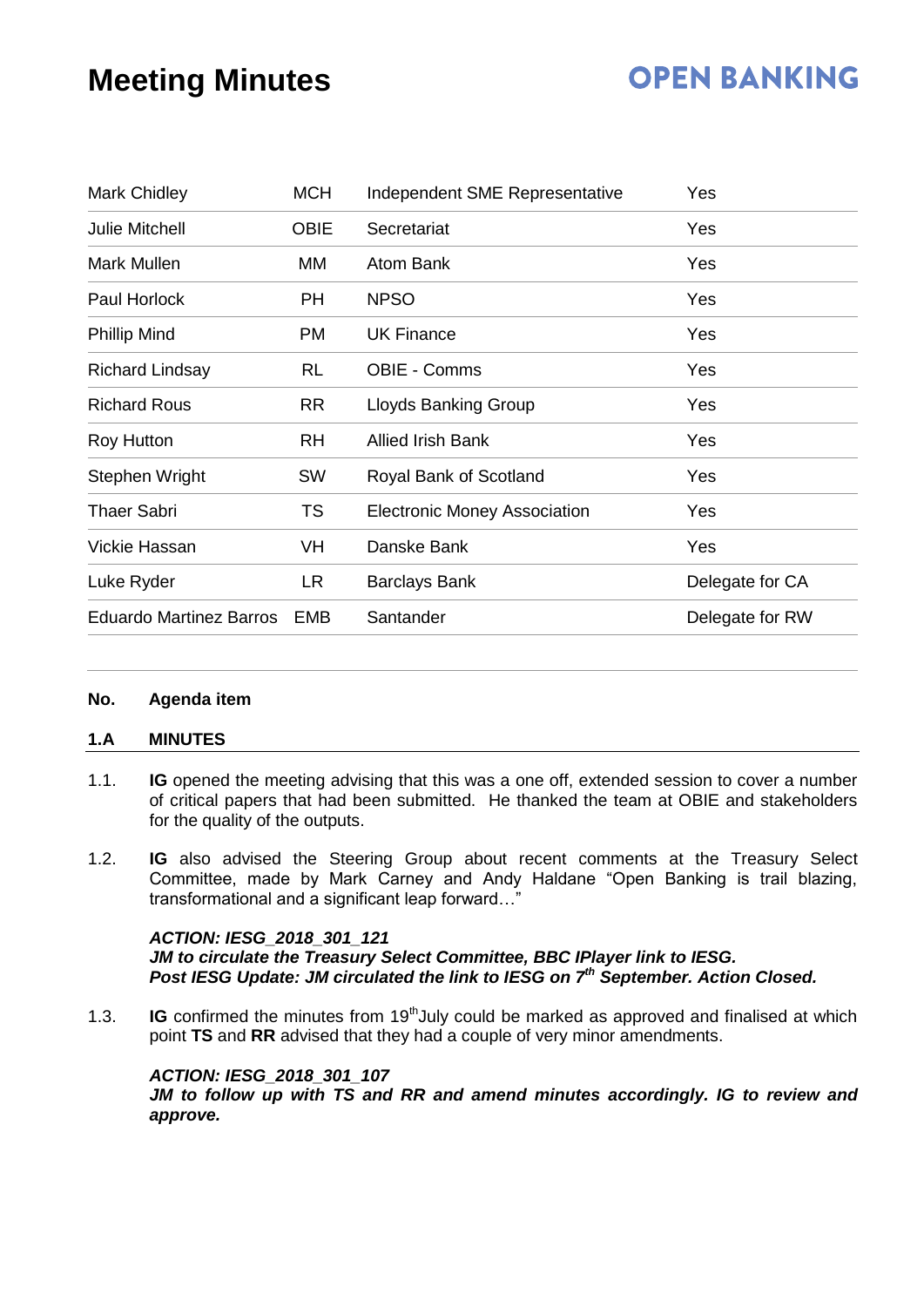### **1.B. ACTION LOG**

| ۰. |  |
|----|--|
|    |  |

| <b>Action Number</b> | <b>Description</b>                                                                                                                                                                                                                                   | <b>Status</b>                     |
|----------------------|------------------------------------------------------------------------------------------------------------------------------------------------------------------------------------------------------------------------------------------------------|-----------------------------------|
| IESG_2018_301_92     | EC to prepare one pager note on "Heads of Terms for<br>non-CMA9 ASPSPs" - covering facts and expectations<br>etc. (item will become key artefact for RL outreach prog)<br>Paper submitted in the 6 <sup>th</sup> September pack                      | Closed                            |
| IESG_2018_301_94     | Confirmation of Payee: IG to discuss with PH and NPSO.<br>NPSO representative to present an update at the August<br><b>IESG</b><br>On the agenda for 6 <sup>th</sup> September (verbal update)                                                       | Close                             |
| IESG_2018_301_97     | If JW not able to join the next IESG on the 26 <sup>th</sup><br>September and JM to request JW produce a paper<br>update                                                                                                                             | Open - roll<br>to next<br>meeting |
| IESG_2018_301_100    | EBA guidelines: AA to conduct impact analysis action,<br>EBA Q&A and prepare consultation response. Approach<br>to be emailed to IESG by 01/09.                                                                                                      | Close                             |
| IESG_2018_301_101    | Programme Update: additional two pages to be included<br>in programme update; taking an holistic view of what KPIs<br>to track; suggestions included downtime, speed and<br>security non-conformance. To be included in Sept 6/9<br><b>IESG pack</b> | Close                             |
| IESG_2018_301_103    | Overarching Strategy: IG to have discussion with FR re<br>monitoring function and PAG. IESG to send suggestions<br>directly to IG/FR on overarching strategy.                                                                                        | Open - roll<br>to next<br>meeting |
| IESG_2018_301_104    | P19: AA to circulate memo by 24 <sup>th</sup> July.                                                                                                                                                                                                  | Close                             |
| IESG_2018_301_105    | P3 & P4: Proposition papers to be amended to reflect the<br>Trustee's comments and email to IESG to be circulated.                                                                                                                                   | Close                             |
| IESG_2018_301_106    | CR for Transaction ID's: document update, requires a<br>more practical solution and consolidated at PMG and<br>TDA.                                                                                                                                  | Open - roll<br>to next<br>meeting |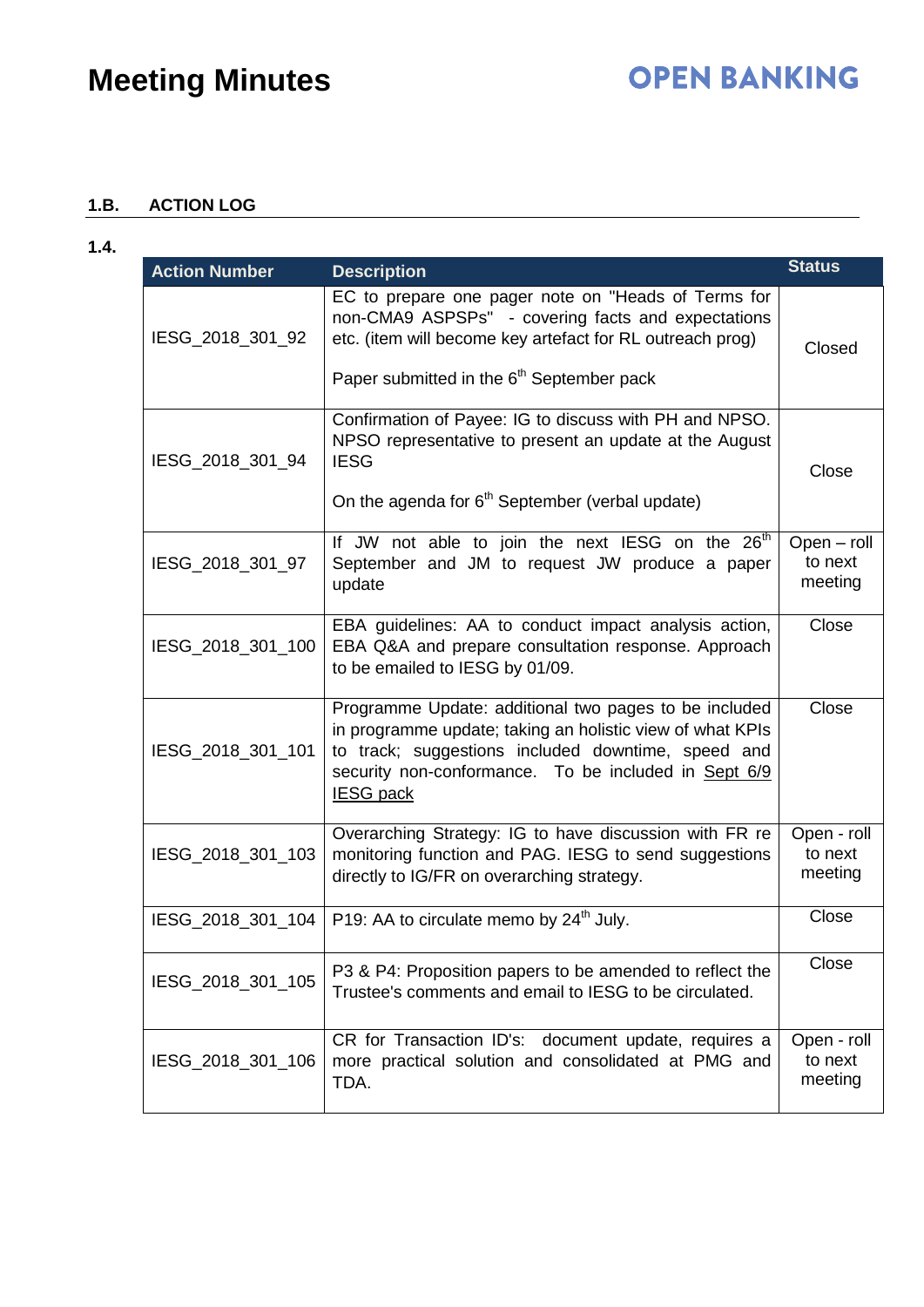### **OPEN BANKING**

#### **1.C PROGRAMME UPDATE OBIE & CMA9**

#### *1.c.i Programme Update*

- 1.5. **EC** provided an update on the programme; with the overall view showing a green status. The CMA9, aside from BoI have their Release 2 End Points largely ready to go and the attestations are in good order. **EC** noted partial runs of the certification tools, with some of the CMA9 requiring a brief period to close out some smaller issues. **EC** recommended that OBIE proceed with the activity to live prove the Release 3 End Points and to prove how easy it is for TPPs to move between Release 1 and Release 2 during that exercise.
- 1.6. **IG** confirmed with **EC** that go live is scheduled for the  $7<sup>th</sup>$  September and that in his opinion, there was no reason that go live should be delayed. **EC** reiterated that he recommended OBIE go live on the 7<sup>th</sup> September. **IG** asked the Steering Group if there were any points of view on Release 2 Go Live on the  $7<sup>th</sup>$  September. No feedback or comments were received.
- 1.7. **CM** stated that it was important that all of the CMA9 submit their certification test results even if they have not fully passed, advising that transparency on results was critical. **IG** added that the attestation is associated with the disclosure document, which enables the CMA9 to advise if they are meeting the attestation requirements 100% and if not what the gap is. It also enables the OBIE to assess material and go forward with go live. The process is working well and this point will be addressed again in the KPI update.
- 1.8. **IG** provided an overview of Release 3, advising the Steering Group that he will be arranging bi-laterals with each of the CMA9 during September to discuss their implementation plans out to Release 4 and to understand their progress and challenges around it. **IG** confirmed he will also be addressing the redirection journey improvement document, as well as app-to-app redirection. **IG** said he expected to see changes to the status report once those conversations had taken place.

#### *1.c.ii CMA9 Update*

- 1.9. **CM** advised the IESG that Version 3 of the standards was an open standard and a PSD2 solution, he believed there is was no technical reason why any of the CMA9 operations in other markets could not fully adopt Open Banking and offered to help get the message across and provide support where required.
- 1.10. **JH** commented on the red status of Nationwide, advising that the decision had not been taken lightly, but envisaged that they would be red for a while, as there was huge pressure on the organisation due to additional scope options. **JH** confirmed he would also be having discussions with the EBA next week to discuss Open Banking development of APIs etc. There will be over 50 NCA's in the room, so this will be an education piece for those in attendance.
- 1.11. **IG** suggested that at the next IESG it would be beneficial to have a discussion regarding Europe/International and regards overseas uptake as a quick win.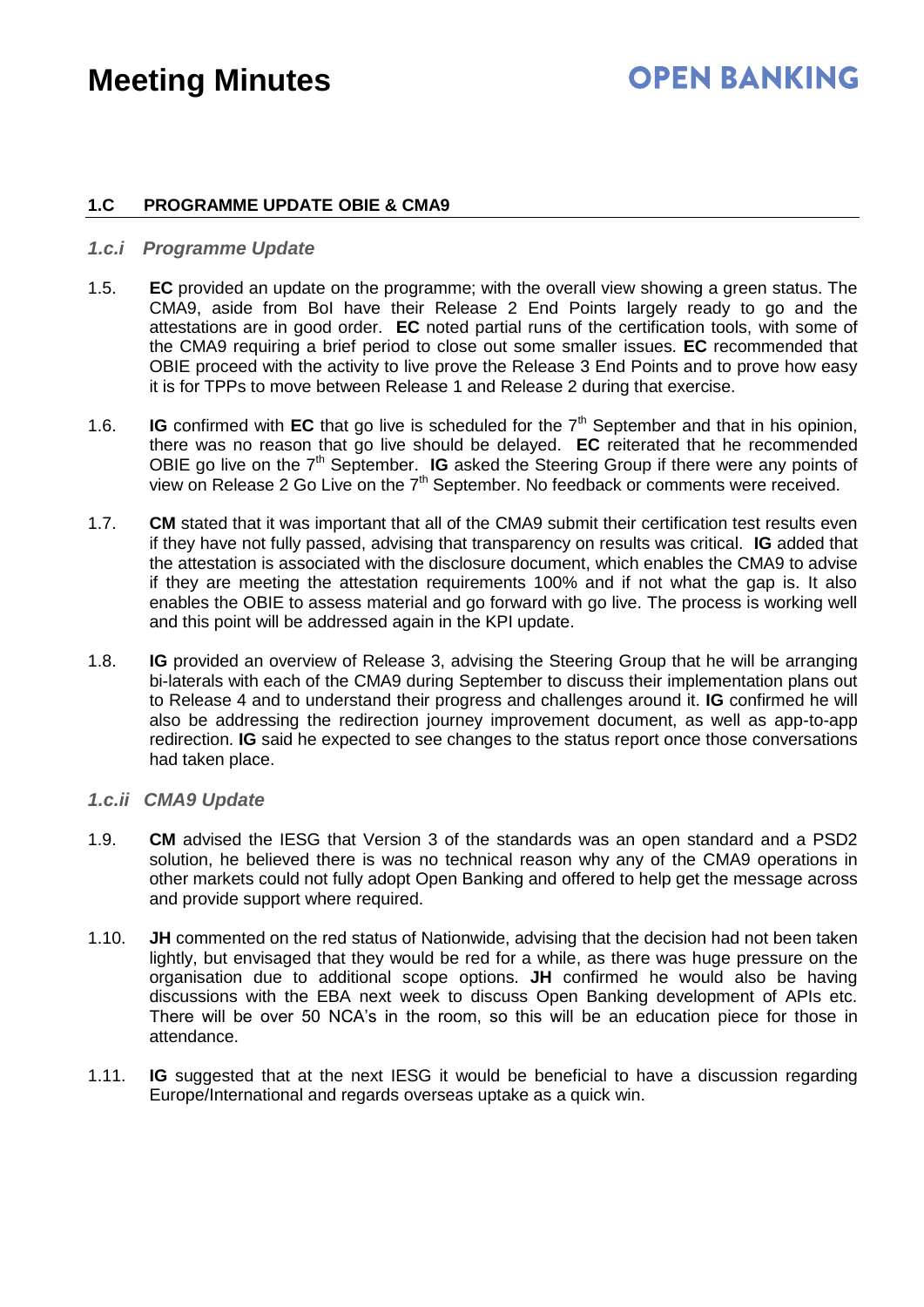### **OPEN BANKING**

- 1.12. **RH** also commented on the update from AIB, confirming there was significant work and rehashing taking place; the timelines were very tight and suggested a level of realism was required and also observed that AIB would be red for the next few months.
- 1.13. **TS** advised that as per his comments in previous meetings; a European strategy was needed urgently and expressed his concern that knowledge would seep into other developing initiatives in Europe and Open Banking would remain UK based only. He believed that if Open Banking were to have a footprint in Europe then an active sales process to promote it is required. **TS** also felt that the banks appear to be doing only what they have to under compliance and are retrenching. He believes it is important to look at the strengths and benefits Open Banking has to offer and potentially view it as a start-up. **IG** reiterated that this would be looked at, during the next IESG and would appreciate it if **TS** would address this issue, observing that Brexit is a massive cloud and people are cautious to discuss.

#### *ACTION: IESG\_2018\_301\_118 AA to provide an update paper on Brexit in October IES.*

#### *1.c.iii TPP Funnel*

- 1.14. **IG** asked if **EC** had any comments on the TPP funnel, other than wanting to see an increase in PISP numbers. **EC** agreed. **HP** asked if the figures being referred to were PISPs offering live services to customers and questioned the positioning on the charts. **EC** advised that PISPs were still proving with customers and did not have access to volumes of transactions going through the ecosystem. **IG** suggested the data should be reviewed again as the chart was helpful.
- 1.15. **RH** asked the position on Clydesdale bank. **EC** advised they are using AIS technology and were signed up as a TPP, not a bank and confirmed they were actively testing as an ASPSP. **IG** stated there was currently no sign-up mechanism for a non CMA9 ASPSPs. They have signalled their intention, however OBIE now need to give them something to sign.

#### *1.c.iv KPI Update*

- 1.16. **IG** advised that this section was a new addition to the steering pack and will be a regular feature going forward. The information is sourced from the CMA9 but is anonymised along with data from third parties and enables fact based discussions, which should address some of the TPPs questions.
- 1.17. **EC** provided further detail around the challenge process, confirming that the data comes from the CMA9 MI at the beginning of each month which is then assessed. **RR** asked if it included planned and unplanned outages. **EC** confirmed it did as this was reviewed daily. **EC** also provided detail around the review process that enables the OBIE to cross reference and look for anomalies and discuss with the relevant CMA9 member; he also advised that PMG also review the paper prior to its submission to IESG and would look to use any other public domain third party data in future. **IG** stated that in he would prefer to see OBIE commissioning work, so there would be tighter control around definitions etc.
- 1.18. **GL** felt that the data shown was similar to a "celebrity gagging order" as the market is already aware of what is going on with the CMA9 and that the data shown in the paper should be open and honest. **RH** and **VH** raised concerns around the size of the data and how that would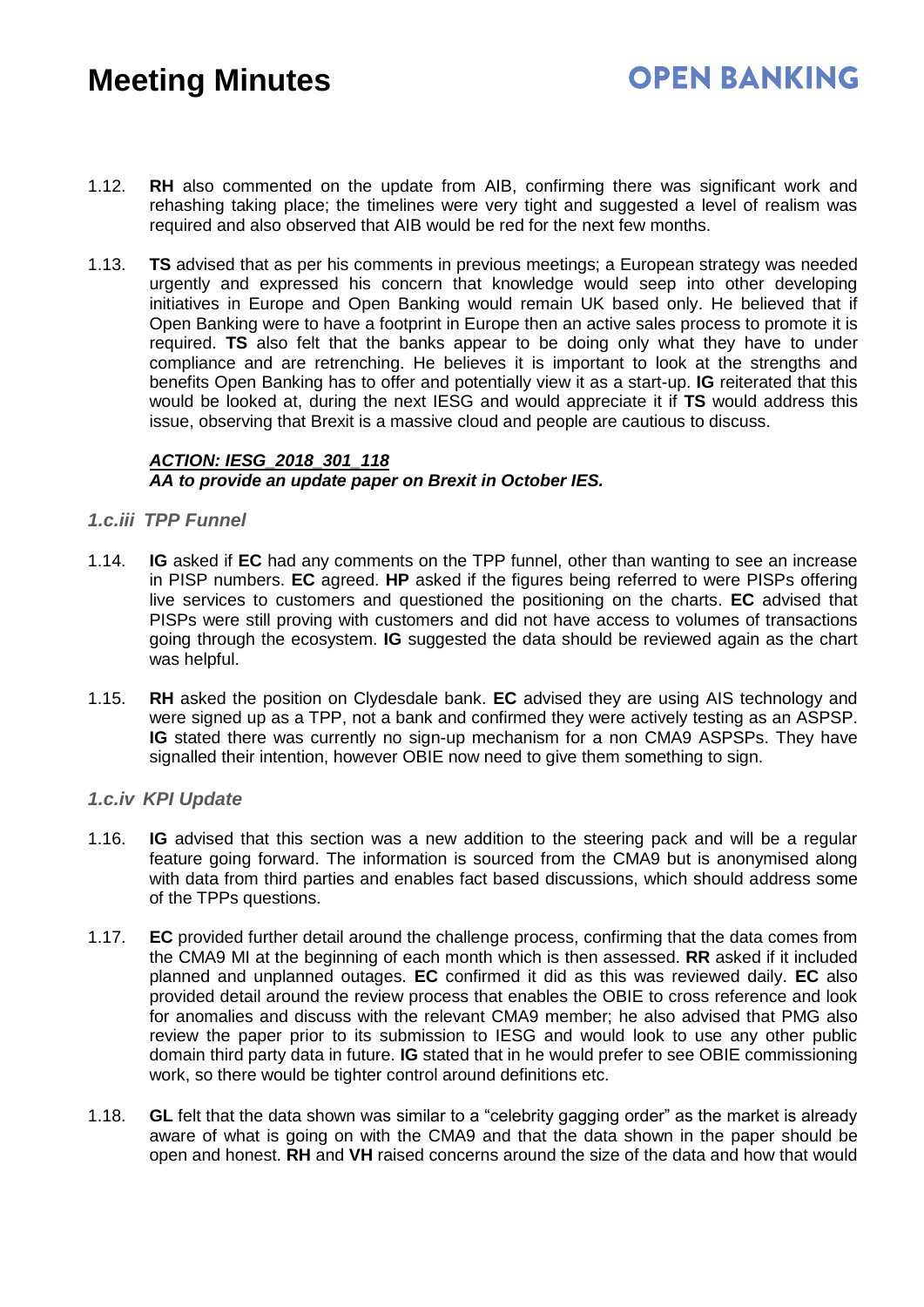impact those banks with smaller numbers of customers or geographic area. **GL** observed from the data that there doesn't appear to be a huge market penetration of people using Open Banking. **RH** felt that this was because of the number of TPPs in the market.

- 1.19. **JH** asked if there was an SLA available to those that have signed up. **EC** advised there was not at present. **JH** stressed there is work to be done in this area; what is an acceptable level of availability, as it is currently down to personal interpretation. **RR** felt this was a starting point but the CMA9 obligations are to PSD2 and the CMA Order; the principle is clear that the CMA9 need to perform well and get better.
- 1.20. **IG** agreed that this was a starting point and OBIE did not want to create a hurdle as there are no benchmarks from the CMA9 and OBIE doesn't know what "good looks like" on the direct channels. **IG** advised that he would add this topic to the bi-lateral discussions. **JH** advised he didn't want a continuing scenario whereby OBIE say "jump" and Nationwide has to throw everything into getting to that level of performance, it has to be something internally that Nationwide and the market feels is acceptable. **IG** asked if the rest of the CMA9 held a similar viewpoint.
- 1.21. **SW** advised not entirely and cited the performance of the RBS digital channel on the last Friday of the month around pay day, which is quite different to 12 hours later. **JH** suggested that a framework is required so all the banks can build and continue to develop. **PH** agreed with **JH** and suggested that there should be mutual agreement on sensible standards and set benchmarks. **IG** agreed this was important but the process needs to be agreed. **BR** clarified the point made in the Order regarding "continuous" which means being aligned with PSD2 standards.
- 1.22. **HP** added that a question for the OBIE would be that for non CMA9 participants there should be the same transparency on data; it would level the playing field. **MM** stated that he didn't think there would be any objections from an ASPSP to share this information in their reporting.
- 1.23. **PH** suggested the NPSO standards team talk to EC's team to work out a proposal. **IG** was keen to get comfortable with the data and it was not required by the next IESG.

#### *ACTION*: *IESG\_2018\_301\_108*

#### *EC to liaise with PH @ NPSO to discuss the process to create the service levels for benchmarking.*

- 1.24. **AL** stated that from the point of view of the FCA, all ASPSPs must make some of their data public in 2019 and advised that EBA guidelines are due shortly and the FCA consultations are due out in the next fortnight, which will hopefully bring some clarity, difficulties could come from legal requirements in comparison with the firm's own customer interface. There needs to be a best practice standard that a firm can work towards that can be worked into the exemption process. **IG** advised the IESG that some of these items will be covered in the SIR paper later in the meeting.
- 1.25. **RR** said it was clear that CMA9 are bound by PSD2 parity requirement in terms of performance and availability and asked if it was the idea that OBIE step in to enforce a level beyond that requirement. **RR** confirmed that it would be disconcerting if the CMA's "continuously available" were interpreted literally; that 100% uptime was unrealistic. **BR**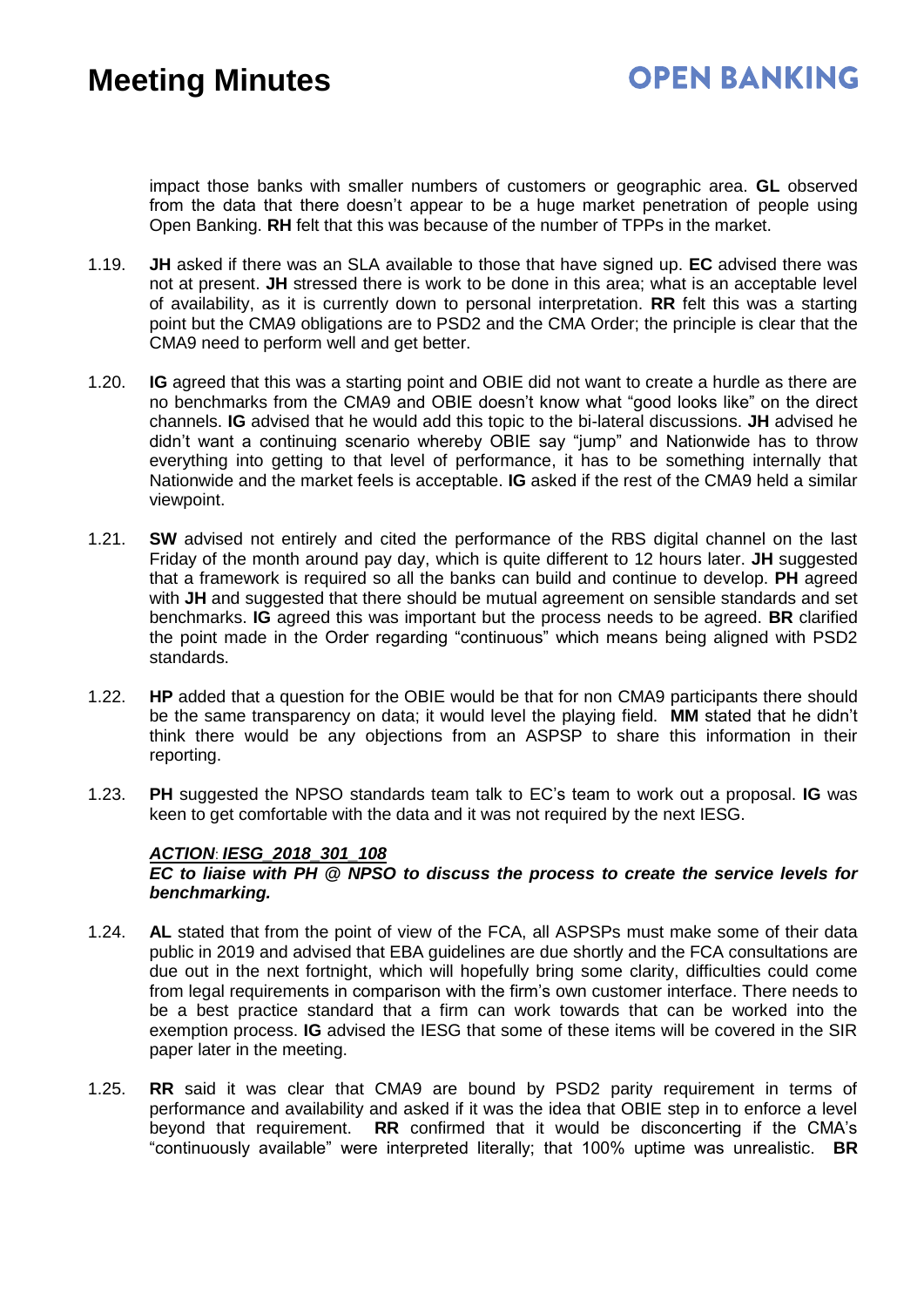advised the CMA expectation was aligned to the PSD2 requirement, but that implied the Trustee would need to be aware of the CMA9's performance in the direct channel.

- 1.26. **HP** advised the IESG of a recent live incident at HSBC which had been escalated to its own internal ExCo and he was expecting it to improve quickly and apologised on behalf of the ecosystem.
- 1.27. **IG** asked **EC** to comment on the Conformance Certificates for Release 1 of the Conformance tool. **EC** confirmed that it had been published but no certification had been achieved on Version 2. **IG** has asked **EC** to provide more detail around what the actual status was going forward; and to think carefully about the precise terminology to use, this will be refreshed in the next version of the pack.
- 1.1. **GL** asked why the gaps. **EC** advised it was because they were not certified or if they had run the tool they had not published their results. He added that BoI had only just gone live. **SW** added that RBS had run the conformance tool and identified that their authentication platform needs upgrading to the next version.

#### **2. ITEMS FOR DISCUSSION**

- *2.a NPSO Update – Confirmation of Paye (CoP)*
- 2.1. **PH** advised that it had been published onto the OBIE website at the end of June, standards and rules will be published at the end of September for the immediate group of users and then to a wider release at the end of October. There are over 20 participants that want to enter Confirmation of Payee (CoP) and this will run through until 2019. The PSR have also been advised of the timescales.
- 2.2. **TS** asked if there was any clarity on how the publication of code and implementation of reimbursement model was going. **PH** advised that the team was working with UK Finance. **TS** also asked if this was an API implementation that is separate and any entity can implement it. **PH** confirmed that was the case and the delivery process to the key institutions that were already part of the Faster Payments/drivers within the CMA9, will probably the first do be able to do this.
- 2.3. **AL** advised the FCA had previously discussed how a PISP could implement this as part of their customer journey, there were no details on timings yet. **PH** advised that they were concentrating on maximum benefits first and confirmed that this was a collaborative exercise with Open Banking, there were members of the working group who were not part of the CMA9 and the NPSO were keen to drive adoption.
- 2.4. **IG** advised that if anyone in IESG had further questions they should connect with **PH** directly.
- *2.b SME Update*
- 2.5. **MCH** provided an overview on his paper and the thoughts that the SMEs have about how Open Banking can improve small business outcomes. Many of the SME's are not familiar with Open Banking enabled propositions as it is still at an early stage. He noted that the customer experience guidelines and principles have emerged from lots of feedback and the key points were control, speed, transparency and trust. **MCH** identified that one area of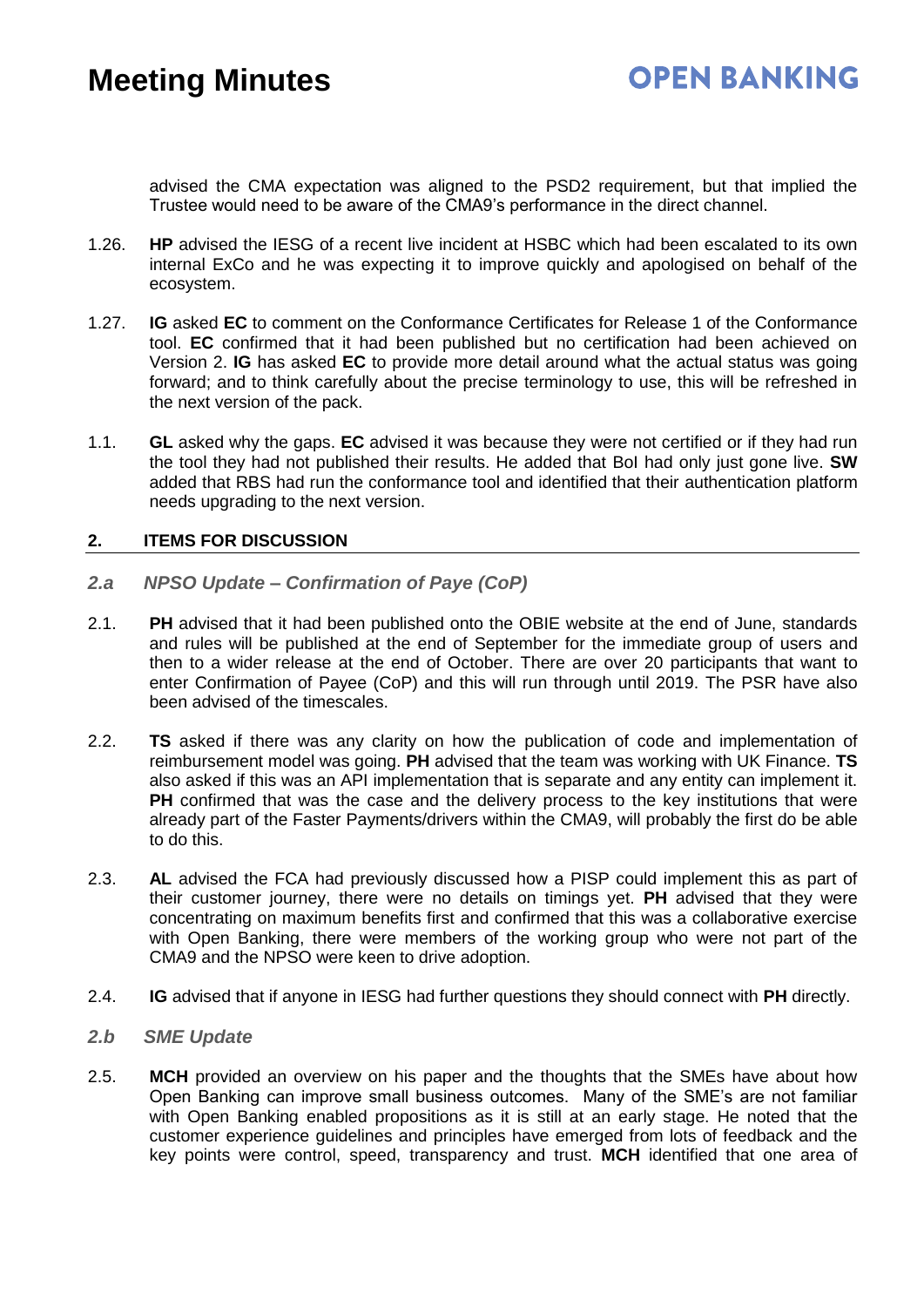opportunity for small businesses to take advantage of was FX rates when making currency payments to suppliers. He believed there was an absence of transparency and this could be an area a TPP can make a difference and that Open Banking by enabling more control and transparency can effectively enable a "vibrant intermediary sector". **MCH** was keen that small businesses should be able to make informed decisions on their costs and future payments so they default to their existing relationships, there are four million small businesses and are a massive component for the UK economy and will be key post March 2019. He advised that the next SME forum convenes in October.

- 2.6. **RH** believes that the currency payments will be the biggest waste of time and will not be utilised as he believes people will do sterling payments to a TPP and then to an FX.com type of business and then make a payment through their own channel.
- 2.7. **RR** stated that for customers and small businesses there is a point of trust around their data and their money, which must remain a priority, but when it comes to products and services this is where the Order comes in. **RR** held no strong view on the currency matter and observed that a TPP could advise customers on their FX deals and advise them if they are being "rinsed" and where to get better deals. **RR** also stated the LBG believe this is a competitive constraint and the functionality can and should work and that the banks should price according to the market.
- 2.8. **IG** observed that should this happen it could be the banks asking for a build for real time functionality so the TPPs can see if there is a better rate.
- 2.9. **BR** asked if it was the case that the SME's are not getting sufficient information from the banks on their FX charges. **RR** confirmed that they do see the rate but it is post authentication and in the ASPSP domain. The discussion continued around how a TPP could provide a service on FX rates and its benefits to a small business/customer.
- 2.10. **IG** observed that the matter of FX business was not within the Open Banking remit and advised that he had spoken to Andy Haldane at the Bank of England who was interested in this. **RR** observed that regarding FX, he did not want an uneven playing field set up **HP** and **DG** were in agreement.
- 2.11. **AL** referred to the FX point and agreed with the comments that had been made about what the TPPs role would be. He advised that the FCA were also looking at rules and advertising around FX rates and the need for transparency, as it is difficult to compare before you complete the payment and discussions were still taking place, following the publication of their proposals in August.
- 2.12. **EC** asked that on page 58 it referred to **MCH** request for an evaluation. Is that still required?

#### *ACTION: IESG\_2018\_301\_109*

*JM to follow up with MCh on behalf of IG regarding request that OBIE conduct an evaluation and to understand if this would be submitted as a formal request for consideration.* 

*Post IESG Update: JM discussed this item with MCh and AA on 17th September and it was agreed that the evaluation is no longer required as P14 covers this aspect. Action Closed.*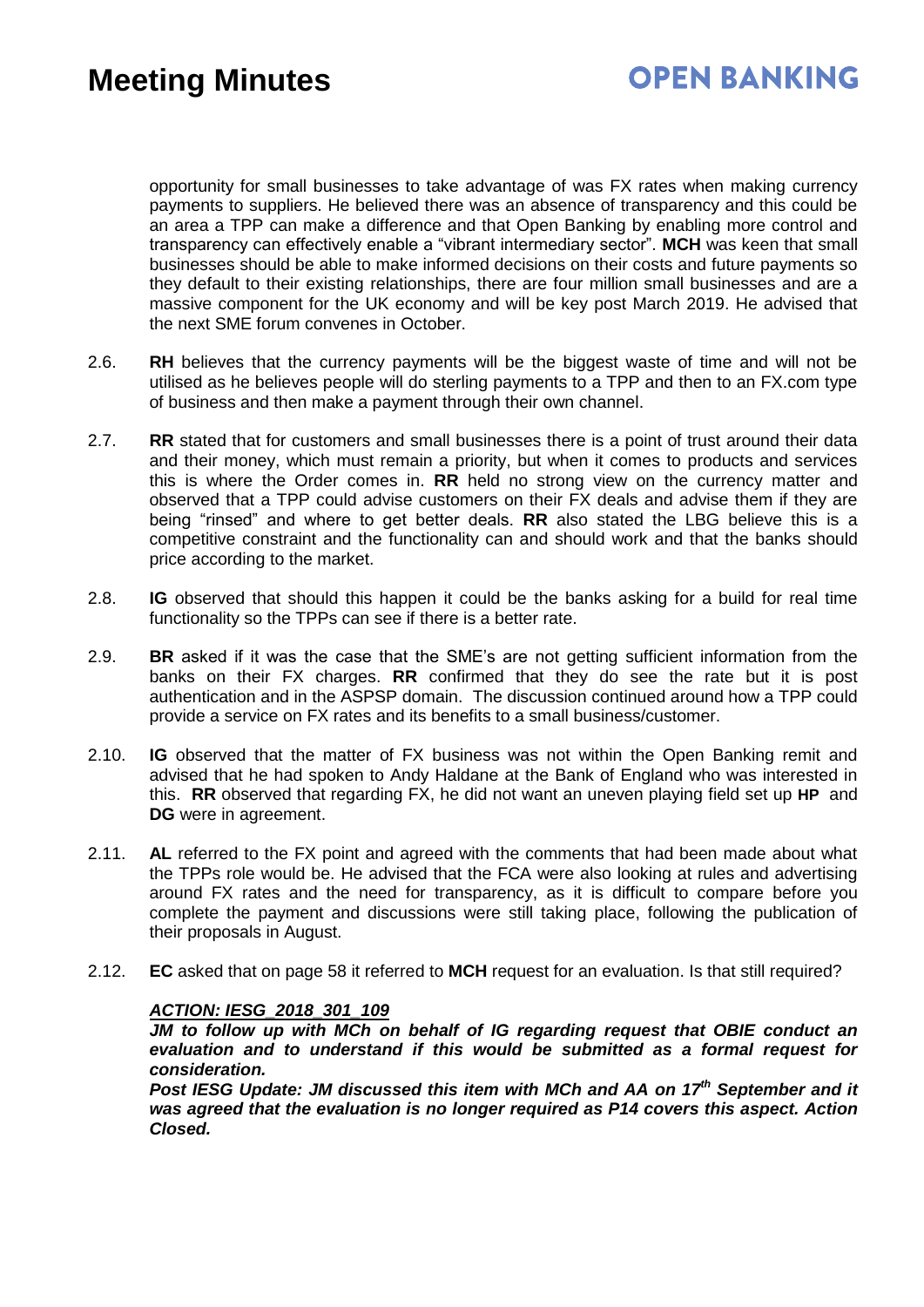## **OPEN BANKING**

#### *2.c Version 3: API Technical Spec*

- 2.13. **IG** advised that the next section related to Version 3 of the specs and the intent is to get these formally published so that the banks may start implementing against them.
- 2.14. **IG** stated this has been through multiple iterations and reviewed by four working groups, five forums and has been unanimously agreed at TDA, SFWG and discussed at PMG, DWG A & B. **IG** observed that governance around these items had been very effective.
- 2.15. **IG** asked if there were any points of clarification and was there any reason not to publish on the 7<sup>th</sup> September.
- 2.16. **RH** asked if the issues AIB raised on PSD2 in terms of Change Requests, were included and if addressed he would be supportive.
- 2.17. **CM** advised that the intent was to publish and in this particular case it had gone through a number of iterations and reviews; however there will always be things coming in after the document is published and there is a process in place for any changes. It will go through the correct governance and if it's a priority for regulatory and compliance reasons OBIE will look to address those as soon as possible, if it's a feature that will make things better, OBIE may look to include it in the next major release as there was no plan to do intermediary releases and that applies to all the artefacts that are currently being reviewed.
- 2.18. **SW** confirmed that RBS also had a query on confirmation of funds on credit cards and was still awaiting clarification.
- 2.19. **IG** advised that he would benefit from seeing the long list of change requests. **CM** confirmed that the list was posted on Confluence. **MCH** asked if notification of status multi authorisation transaction is optional. **CM** stated it was optional for both the TPP and the ASPSP and further explained in detail that there were two elements to how an ASPSP can notify at TPP.
- 2.20. **IG** asked if there were any other closing comments: No comments received.

#### 2.21. **IG approved the API Technical Specification Version 3 as final and advised the OBIE team to proceed with final publication on 7 th September for implementation of Release 3.**

- *2.d Version 3: Security Profile*
- 2.22. **IG** provided an overview of the paper, advising that the OB profile will evolve towards a FAPI profile, which is more secure, has been agreed at TDA and all CMA9 and vendors are moving to support it. **IG** identified that the Client Initiated Backchannel Authentication (CIBA) protocol, which is required for decoupled has not yet been finalised and the specifications have been included in the specs. When it is finalised the specs will reflect that and there were no specific timings on the security profile and the current profile will be maintained until the industry is happy to move.
- 2.23. **CM** agreed with **IG** and advised that there were dependencies outside of OB control in terms of vendor adoption of the latest profile etc. It has been discussed widely and is important that OB set the direction of travel of international standards that are supported by vendors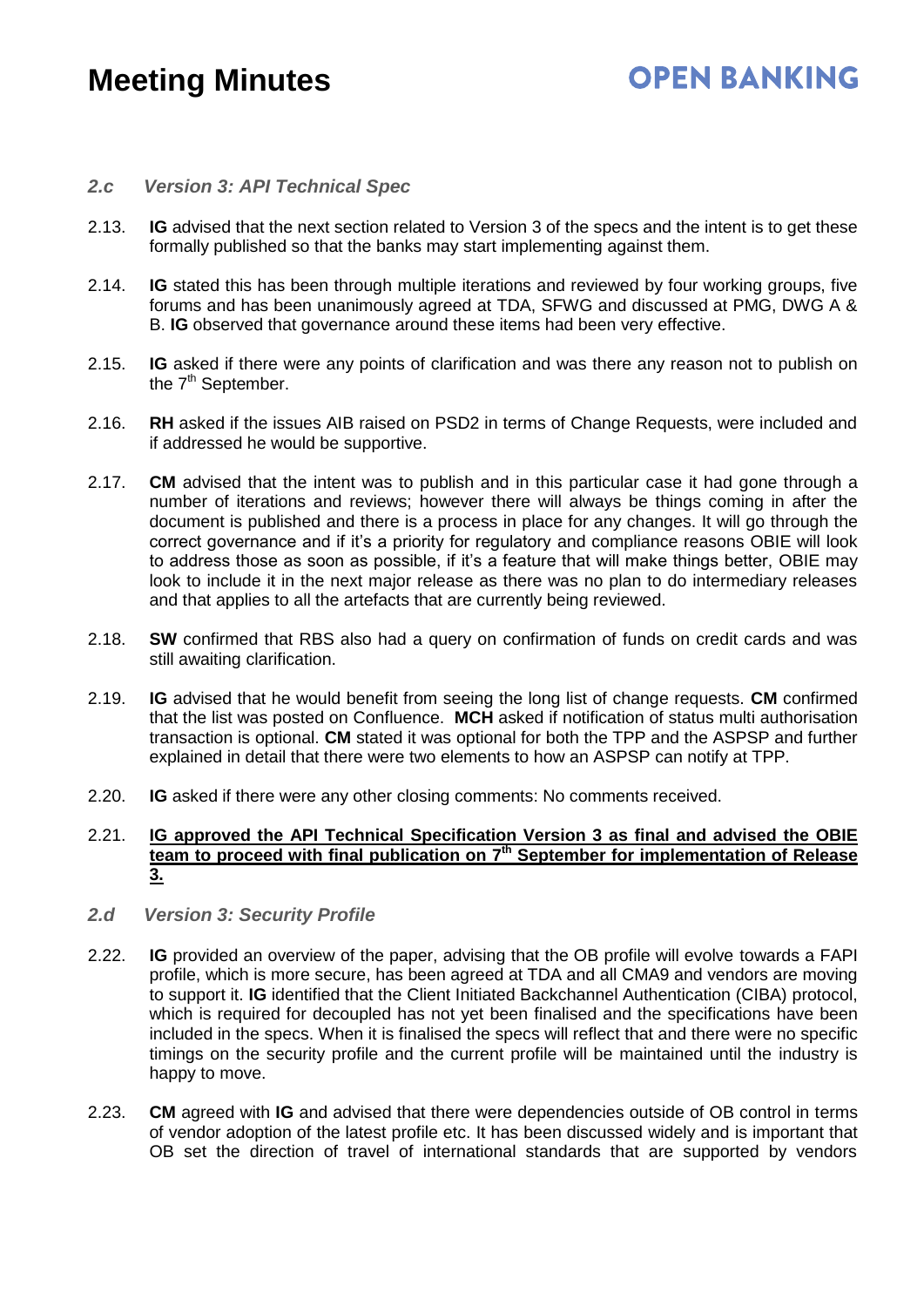globally. **CM** added that over the next few months there will be more clarity on the timing to depreciate the current OB security profile and suggested to bring this back to IESG at a future date.

- 2.24. **GL** stressed his concern that this doesn't become a "permanent fork in the road" and was supportive of the standards and a common approach.
- 2.25. **CM** advised that this could also form a key part in addressing **TS** point on a European strategy as there is active work taking place with other ASPSPs in Europe (including Berlin Group).
- 2.26. **IG** confirmed he was satisfied that this item had adhered to a good governance process and could not see any reason why not to approve and publish. No comments were received.

#### 2.27. **IG approved the Security Profile Specification Version 3 as final and advised the OBIE team to proceed with publication on 7th September for implementation of Release 3.**

2.28. **TS** asked about the decoupled method of authentication and if there were any timelines on reporting that in the run up to RTS by the CMA9. Are there plans for adoption? **CM** advised that in the standard it is optional from OBIE point of view and timings have been put in, there has been no formal feedback from the CMA9. **IG** believed this was more of a question for the CMA9 and not OBIE. **RR** stated that this was up to the individual banks to decide, should it be required for strategic reasons or part of the exemption application process and was really a judgement call. **CM** advised that it may become mandatory for a mobile only bank; dependent on whether that is the only way the bank can authenticate a customer.

#### *2.e Version 3 MI Requirements*

- 2.29. **IG** stated these were less technical specifications and requirements, which had been consulted on widely and had gone through a prioritisation exercise to form a more rationalised set of MI requirements e.g. non sterling accounts' have been de-scoped. **IG** advised that the timing associated with the MI requirements was associated with the functionality itself being produced by an individual CMA9. He also advised that the solution does not include the delivery mechanism and there were points taken from a recent consultation, whereby using excel spreadsheets was not the most secure way of dealing with it.
- 2.30. **IG** also stated there were other points made in a recent consultation about what was actually required under PSD2 and the Order, e.g. non-BCA and non-PCA. As far as the CMA were concerned they are not a requirement, but it is an obligation that was made to HM Treasury. **SW** believed this was an important distinction, if a bank goes down the route to break the MI down into more granular product level information on accounts and other finer detail, it becomes quite a big overhead.
- 2.31. **IG** held the view that the document did not offer sufficient justice to disaggregating what is a requirement. **IG** advised that he was not looking to finalise and publish on the 7<sup>th</sup> September, he would like OBIE to revise the paper to align the requirements to categories, those categories being Order: BCA/PCA, OBIE's understanding of what falls under PSD2; and those elements that that sit in neither which are called Standard Implementation Requirements (SIR) and will be discussed in the next agenda item. **IG** believes the document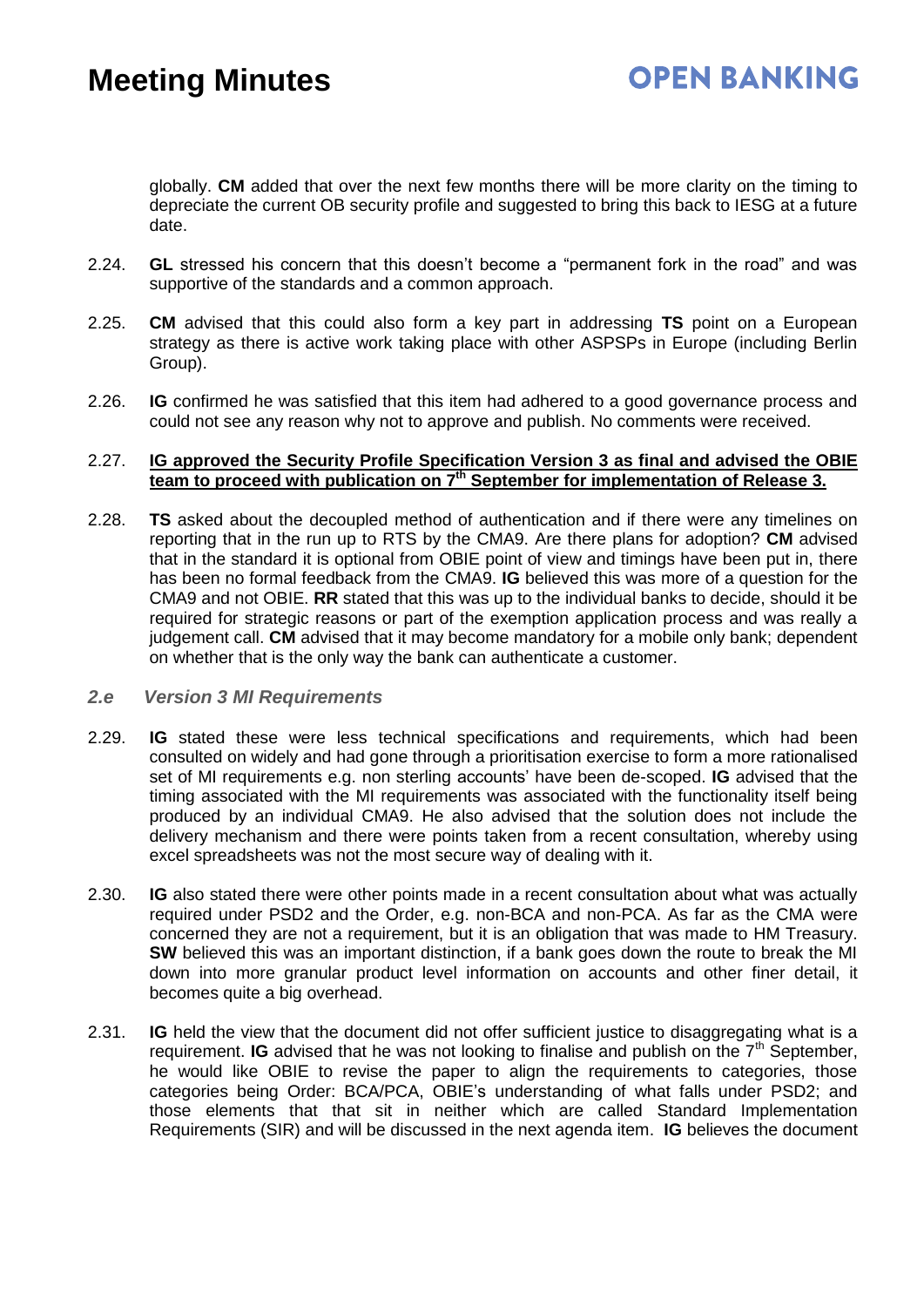needs to be helpfully clarified and will ask the OBIE team to turn it around quickly and then resubmit for final approval.

- 2.32. **GL** asked if it was not less complicated to have a universal set of MI that everybody adds to. **IG** responded that yes in one sense; however he felt it would work better if the SIR acted as a superset that all MI sits within. When something is a requirement under SIR that's fine, but there are no legal repercussions for not meeting those requirements. Within it there is a sub set which is the Order and another subset which is PSD2 and the requirement under the Order has got a real legal strength behind it, under PSD2 the strength of that sits around the exemption process and RTS. **IG** added that what this does is uses the word requirements loosely around those three areas and believes it would short-cut many discussions further down the line as to what is what, by disaggregating into those pieces.
- 2.33. **SW** and **GL** felt it was contentious. **SW** added that it was a gap, because PSD2 requirements focus on availability and performance and talks about channels and APIs, with the CMA Order focussing on what happens to BCAs and PCAs, he added there is a gap around credit cards and other account types that are in scope for PDS2, and a bank is being asked to report at product level but there is no regulatory driver for that information. To make this information useful in reporting it would be necessary to standardise products across this industry. **SW** advised RBS reports differently to other banks and that needs clarification as it is a big piece of work. **RH** agreed and this was a significant ask for AIB and a significant change from what they are doing now.
- 2.34. **IG** stated he understood that it was outside of the PCA/BCA product set. **HP** advised that it is hard to see BCA and PCA as it was encrypted data, he also agreed it was an enormous piece of work and asked why they needed to do it. **HP** advised that for HSBC it would be difficult to separate BCA and PCA MI. He also agreed it was a significant piece of work asked for consideration as to what the benefits would be **IG** responded that partly because BCA and PCA was required under the Order and secondly as Trustee, he would lose the power to see the areas that he is required to report back to the CMA on. **IG** added that if the CMA9 were telling him that they could provide him with a superset that includes BCA and PCA that should be OK but it means you are capturing all the other products in there and I thought the complexity from the ASPSP side was including those products in there. **HP** reiterated that it would be difficult to tease out as the data is encrypted. **RR** added that it would depend on the individual bank.
- 2.35. **IG** believed that the CMA9 felt it was helpful on the matter of categorisation and the legal requirement that sits behind, however if there were specific implementations to be done, he suggested they be discussed at a bilateral level.
- 2.36. **RR** asked what was the final agreement in terms of the MI. **IG** confirmed that the plan was to continue with the excel spreadsheet but to start work on building the standard. **RR** would encourage that but would not take resources away from others areas e.g. app-to-app to work on the MI. **EMB** stated that it was important to be mindful of the complexities and priorities and a new set of standards for MI.
- 2.37. **IG** asked when **CM** can recirculate the document. **CM** confirmed the next two weeks. **IG** advised that timeframe will enable it to be reviewed beforehand, ready for sign off at the next IESG. **IG** added that it would be helpful regarding the standards point to bring to the next IESG when the standards work would start and when implementation of that might make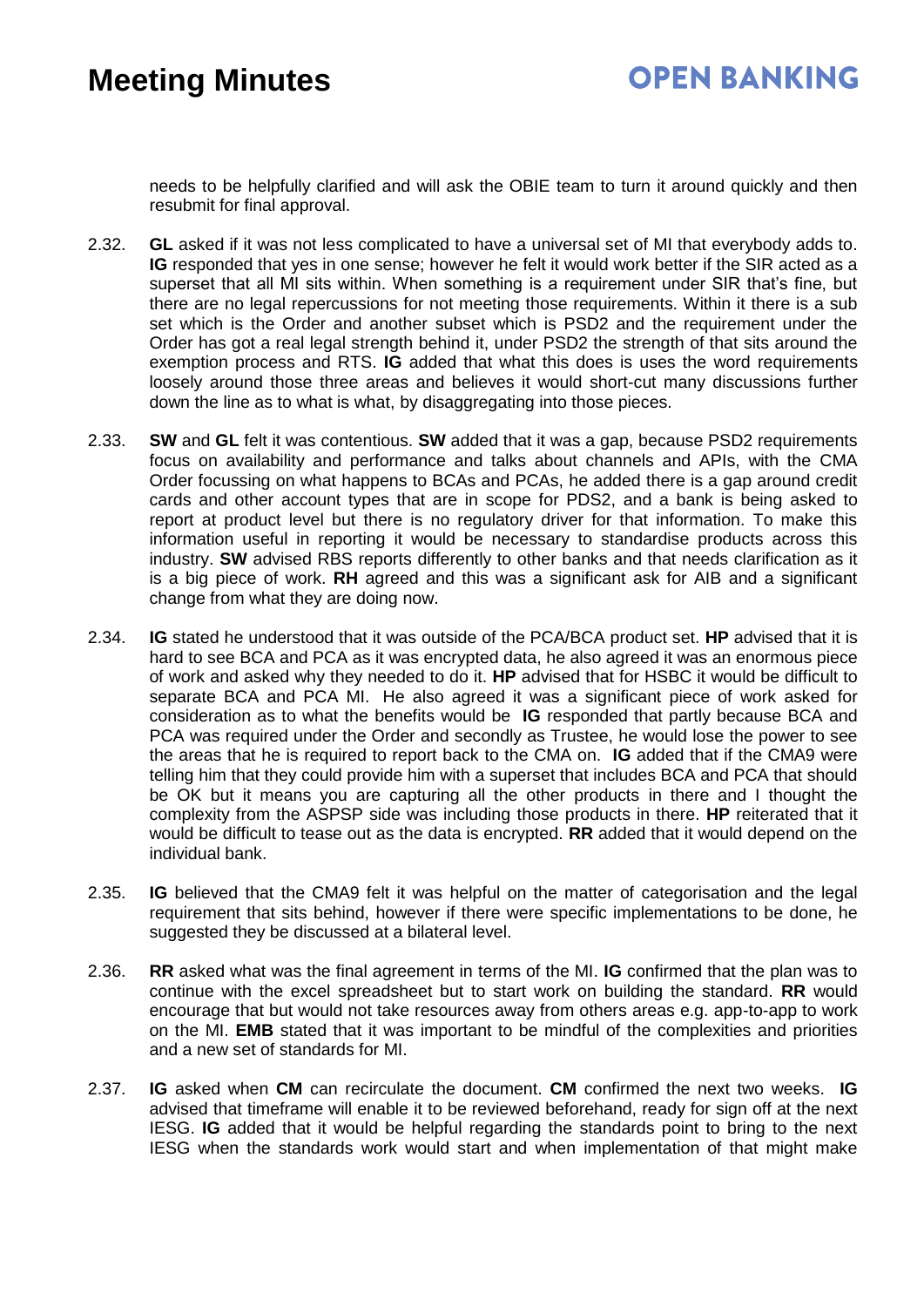sense. **CM** advised that this is being looked at and will go through the workshops and the standards can be developed fairly quickly.

#### *ACTION: IESG\_2018\_301\_121*

*CM to provide updated paper on Version 3 MI Requirements specification. Paper to be submitted to IESG on 26th September for final Trustee recommendation.*

- 2.38. **FR** asked how OBIE can track access by permissions to ensure matters like data minimisation is occurring in practice not just in theory, there seemed to be a gap; MI might not be the solution and it could require different MI. **FR** suggested that later in October the Office of the Trustee can help explain different areas like customer adoption by proposition; as she wasn't sure whether the Implementation Entity has had a chance to do much work on looking at how that might be done through the APIs as there could be a form of TPP use case coding.
- 2.39. **IG** stated that the point that **FR** was making was around are TPPS being appropriately frugal when requesting customer consent around the data clusters in order to meet their use cases. That has been discussed as being part of the MI. It didn't pass the test of being high complexity and low business value.
- 2.40. **IG** advised that the reason being was that the ASPSPs do not have visibility on the TPPs use case, so getting a report that tells one that all the data clusters are being used doesn't tell if it's been over used vis-à-vis the use case or not. **IG** felt that was something that sits within the TPP environment and it's a request we need to be making there. **IG** clarified that in the next agenda item (SIR) which is not just ASPSP led but also TPP and he would want to make sure that that item in particular along with other items **FR** referred to is actually brought up under Requests for Information from TPP side. They may not have the Order or PSD2 behind them but he thinks the OBIE would be able to create a good argument that TPPs should voluntarily provide that information. **IG** confirmed to **FR** that it is not off the agenda, but has to come from a different side of the equation and ecosystem and there is a need to figure out a way, over time that the information is received. **IM** asked if that was in the NCA space. **IG** advised that it could be, if the TPP is a regulated entity. **AL** advised there were principles around data minimisation but there are questions around the controls they have in place meet the principles. He questioned what sort of MI OBIE would collect and how that would feed into the FCA.
- 2.41. **TS** stated that the API Evaluation Group felt that the suggested clustering was too coarse an approach. **CM** responded that there had been many discussions around this and he feels that it is balanced about right, as a lot of work had taken place with TPPs and end users.
- 2.42. **FR** observed if most firms are asking for all data at a detailed level (transaction level), it does beg the question as to whether they are minimising data and if they are minimising data and do need all the data, do they need data clusters' **CM** suggested this could be something to look at in a years' time when there are real volumes out there and it may or may not be a problem.
- 2.43. **FR** noted that adoption cannot be easily measured if a number of AISPs registered on the Open Banking directory are actually providing services to another Fintech or are providing multiple services to Fintechs that may not need to be registered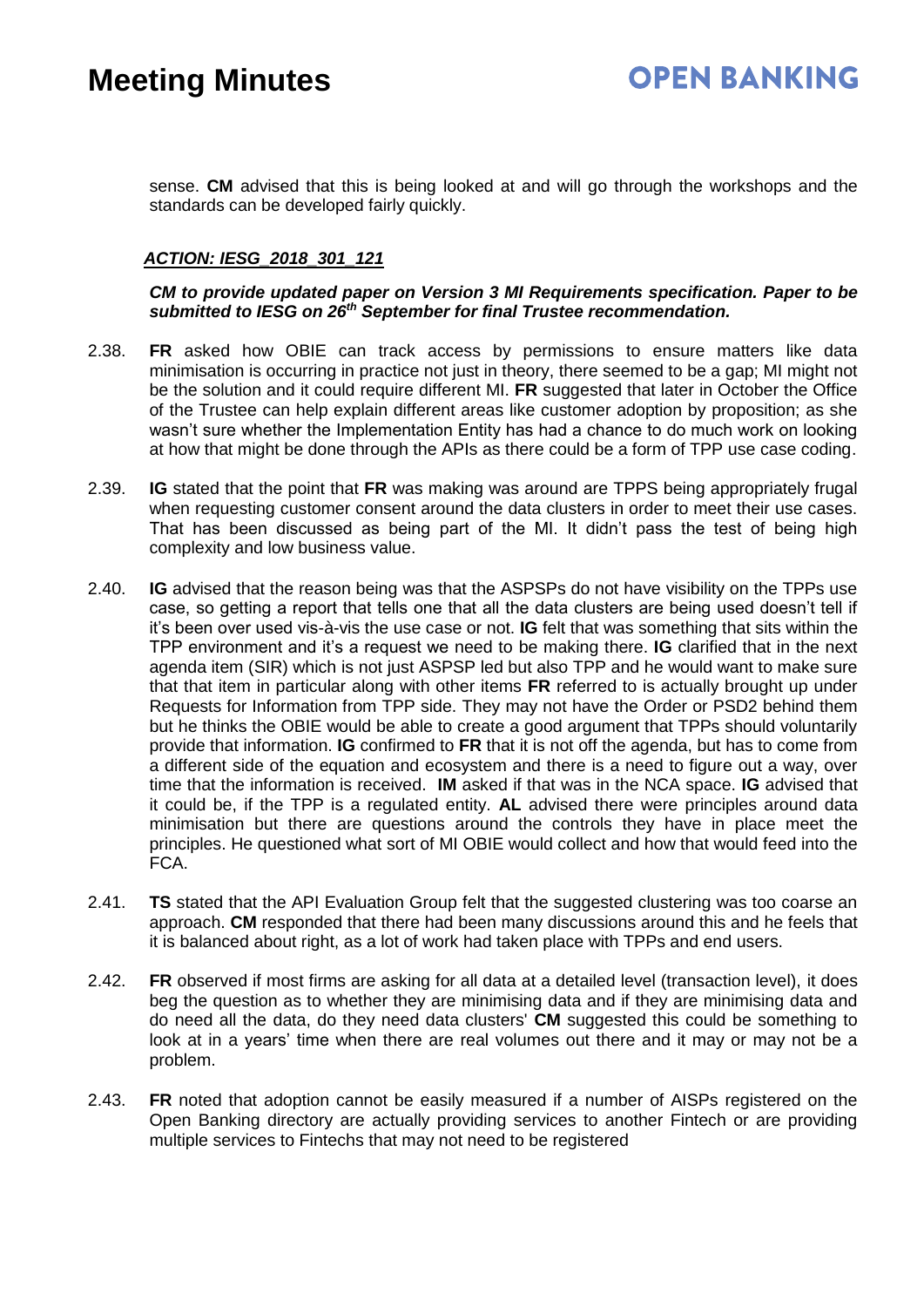### **OPEN BANKING**

2.44. **AL** advised that if a firm is doing unauthorised business they should be registered and as a regulator it would need addressing. **DG** suggested some guidance would be helpful. **AL** advised that guidance would be available in ten days.

#### *2.f Overview of Standards Implementation Requirements Mechanics*

- 2.45. **IG** advised that the fundamental genesis for SIR stems from wording that came out of the EBA draft guideline, which reference ASPSPS that are using standards as part of the exemption process and if they are using standards to quote them it says "whether and if so how, why an ASPSP has deviated from the standard implementation requirements of the initiative". This made OB realise there was a good reason to aggregate the various requirements. **IG** advised that this paper was not to approve or finalise the paper, but it is what OBIE intend to do to organise themselves properly. **IG** added that the one thing that was helpful in informing this was the FCA round table discussion on SIR, which identified that the SIR categorically does not have any regulatory leverage per se but they can be helpful in facilitating the exemption process.
- 2.46. **AL** set out the detail around the exemption process and confirmed the FCA will be consulting on this mid-September and will provide guidance and forms along with the draft EBA guidelines. This will be part of aligning the different aspects of what feeds into the firms' exemption and will help clarify the process and is a starting point. It will also be helpful in informing how the FCA treats the exemption application. **AL** hoped that the all parties see this as being constructive and positive. **IG** confirmed that behind the scenes OBIE had been working hard to align itself to the exemption process. He noted that one clear benefit of doing this for non CMA9 looking to enrol in Open Banking and was that it helped them understand the exemption process and additionally it clarified the timing and the process of approach in parallel and this is clearly not finished from an OB point of view. **IG** advised the only thing underway at the moment with any level of maturity is the conformance tool, which is associated with the technical specs and also the CEG checklist and guidelines. OBIE does not have any of the non-functional service requirements created yet, which is a piece that needs to happen but it will of course be informed by the approach document when it comes out. **IG** added that through the MI and other KPIs, it should not be difficult to create and was comfortable that the SIR's would be ready in time for the CMA9 and any other ASPSP that wants to engage with the FCA exemption process. **IG** also advised that this isn't just aimed at ASPSPs, it is also aimed at API users, who are not captured by anything to do with the Order so there is no legal mandate or requirement to go through the exemption process, but nonetheless OB felt to have an ecosystem that is credible and works well, standards should be raised for the TPPs and OBIE are not seeing any pushback on that.
- 2.47. **IM** asked if there was a monitoring process in place after certification to ensure TPPs adhere to the standards. **IG** advised that there was a need to be careful around terminology as the word "monitoring" was being reserved for the "Monitoring" function that sits within the Office of the Trustee and assist with reporting to the CMA that the CMA9 are meeting the requirements of the Order. The TPPs will not fall within that at all. **IG** advised that for each of the artefacts that represent the standards (technical and non-technical) there is a check list and in essence the philosophy for the checklist is that the ASPSP or TPP self-attest and then present to the OBIE. There will be a discussion around the challenge process and it will sit there as a valid Open Banking certification. If other members of the ecosystem complain about it and there is validity to those complaints a discussion needs to happen. **IG** added that he was not sure if this type of monitoring matched up to IM's expectations.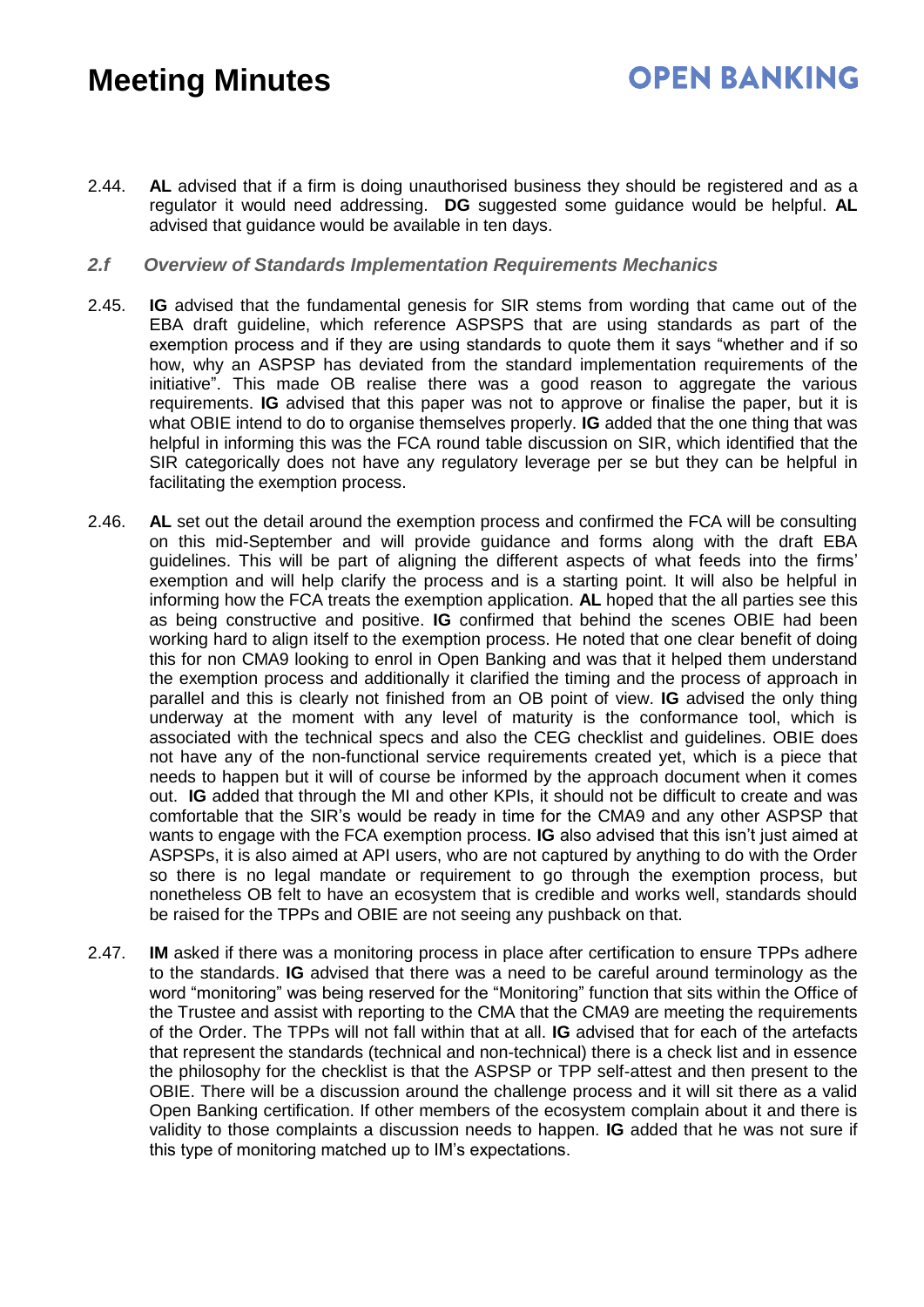### **OPEN BANKING**

- 2.48. **CM** asked if it would make sense to have a time limit on the certification suggesting that they maybe last for a year. **IM** responded that it would depend on what overheads were envisaged. **BR** confirmed that the CMA would require self-certification periodically. **MM** observed that the minimum contract is three years, so why would you misalign with an annual certification process. **IG** stated that the term certification was being used by both Open Banking, which is essentially nothing more than a "gold star" which goes up on the website, as well as being used for the certificates that sit within the directory itself and used for APIs. There is a question as to what an Open Banking Certification actually looks like and what it enables a company to do, in essence the working hypothesis at the moment that on the Open Banking website there would be a list of all those ecosystem participants that have met the requirements to receive certification under Open Banking. It may well be there are various versions (gold, silver, bronze), depending on what elements of the overall checklist they have subscribed to. This sits separate from the Order and PSD2 requirements.
- 2.49. **GL** advised that his community would be delighted as it mirrors the FDATA response to the EBA consultation about creating commercial certainty for the ASPSPs and TPPs. If the NCA were to recognise this, a TPP with certification would want to provide this along with their regular MI to their regulator.
- 2.50. **MCH** also provided a view from the customer's point of view and anything that establishes an accreditation framework is very positive.
- 2.51. **HP** added that certification process for TPPs would be very helpful, as HSBC are spending a significant amount of time working on TPP queries and issues etc., which is very labour intensive. The better we can make sure each side has the correct implementation will mean less timewasting and a better customer journey.
- 2.52. **JH** queried about the FCA crediting the TPPs with only having a bronze star as an ASPSP may consider the TPP too big a risk as they hadn't signed up with the technical specs and not received a silver star and they would only want to work with silver star TPPs. **AL** advised the FCA would have to think about this and the extent to whereby all firms are required to report back on operational and security risks on aspects of their business on an annual basis. There may be something that can demonstrate how they have met the aspects of Open Banking.
- 2.53. **RR** felt it was incumbent on all banks to advise of any problems experienced with a TPP and would hope any of the others banks would diverge this information on objective grounds. **JH** disagreed, stating that it was down to each banks own risk appetite and asked what can be done to hold people to account.
- 2.54. **GL** believed it was down to the regulator to say yes or no and not gold, silver or bronze star. They need to take into account whether they pass or fail. **JH** observed there could be a situation whereby a TPP is playing the way it should but if not how would that be managed. **AL** advised that the FCA need to be quite clear when talking about firms failing to meet special conditions, if so then consideration needs to be given as to whether they are authorised or not. The test is that if the FCA or another NCA has, it's quite clear what the TPPs obligations on entry are. Additional assessments on top of that, whether it is a bronze or gold TPP, it feels like this territory is a little sketchy; it's about the legal obligation under PSD2 and about raising standards and trust for customers.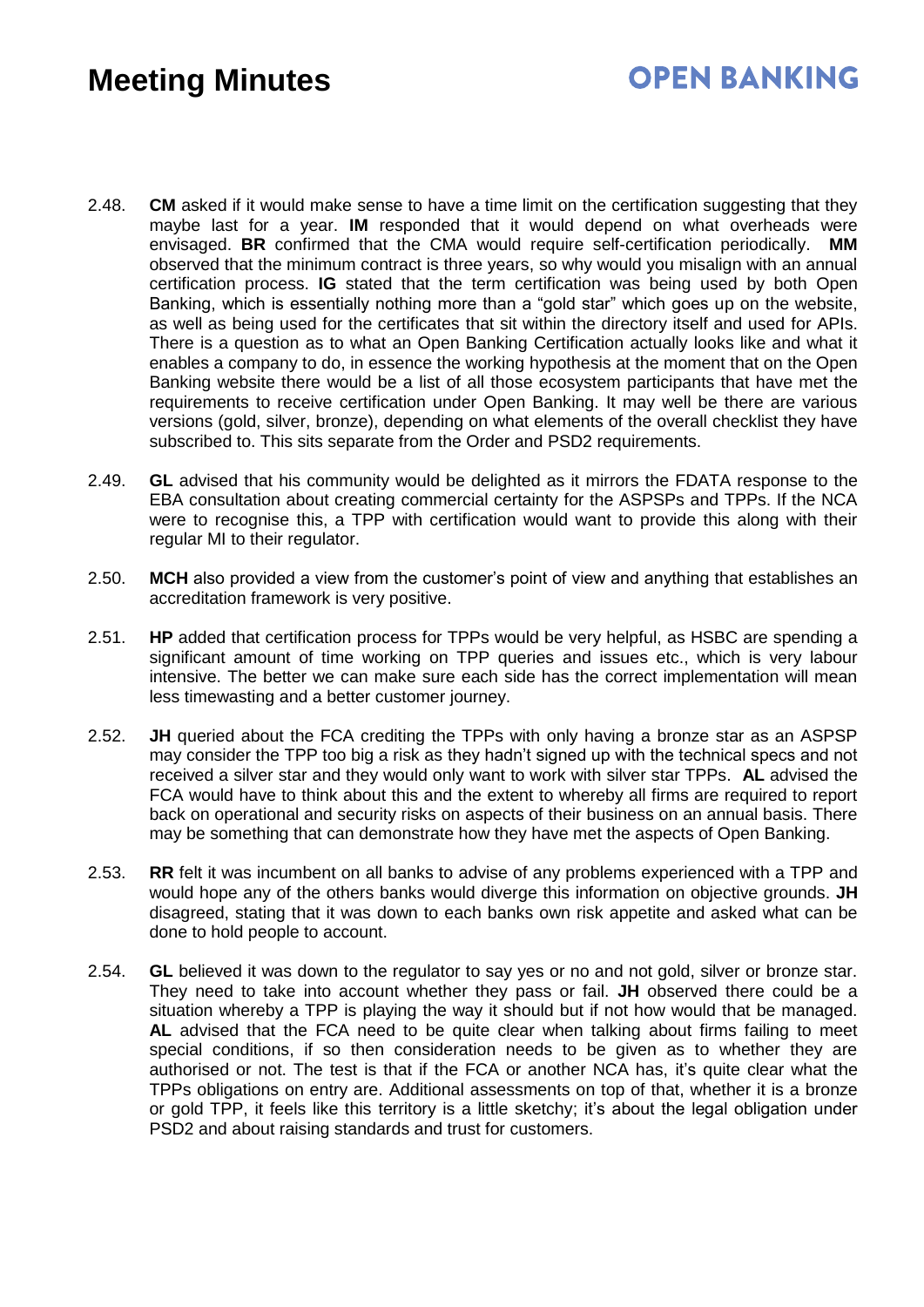- 2.55. **IG** stated that this should not be seen as an obstacle but something aspirational by the TPPs to achieve a gold, silver or bronze standard, adding that he wasn't quite sure what that looked like. It will enable them to put it on their website, in their customer documentation and the Open Banking links in their presentations where it will list all the other TPPs and ASPSPs. **DG** added that this ties in with the kite mark and code of ethics that had been discussed previously.
- 2.56. **IG** confirmed to Steering that if an ASPSP or a TPP does not want to bother or fails with the certification process but remains authorised they can still do what they want to do within Open Banking as it is an open licence.
- 2.57. **GL** added he was keen to see the TPPs go through this process and felt the NCA were not good at judging technology and would not likely raise any challenges. He stated that a soft regime that allows companies that are not technically strong enough could damage the ecosystem, so having a method of judging the quality of the connection of the APIs protects the market participants coming through by making sure the quality is there.
- 2.58. **IG** confirmed **GL** comments that this could be a post authorisation process and there ought to be some mechanism that the TPP can do this prior. **RR** stated he struggled to understand this in terms of a firm passporting in. **MM** felt there was active encouragement from the FCA for non CMA9 ASPSPs to adopt the standards; however he would not conflate grading with the authorisation process, he stated legally that you are not required to adopt it but it might be helpful as part of the exemption process. **MM** added that it should not be about what grading you have, you are either good enough or not to be included in the ecosystem. **RR** added that the view held by the banks was that the Open Banking standards must be a sufficient condition to gain exemption. Depending on the degree by which the Open Banking standard could be argued by any bank that it goes beyond the requirements for PSD2, it may not be a necessary requirement and could be a case by case discussion by the bank with the FCA. **RR** also reiterated his concerns about a TPP passporting in who are already authorised but would bypass these standards.
- 2.59. **IG** advised that in the case of passporting they would come in and ingest the API whether or not they have a certificate and at some point they may decide to join fully, as it makes sense for them to get more customers. **RR** added that a bank has no right to discriminate.
- 2.60. **MCH** commented on the gold, silver and bronze grading and didn't feel it would work. **IG** stated that the takeaway was the gold, silver and bronze was not working and it was a different concept OBIE were trying to incorporate. There are clearly some things in Open Banking that are to do with scope and any optional adoption should be reflected in certification.
- 2.61. **GL** felt that failure to have conformance is an obstacle and shouldn't be allowed. **DG** stated that on the API user's side, if they are not properly set up they will have the first loss in not attracting customers and so the TPP will want to work well. **RR** stated that it was important to see the non-functional service requirements first and they should not be burdensome. **IG** agreed that it could become a disincentive and things like the MI, and if the requirements for MI are too high for an API user then they are going to say why bother, and still access the ecosystem.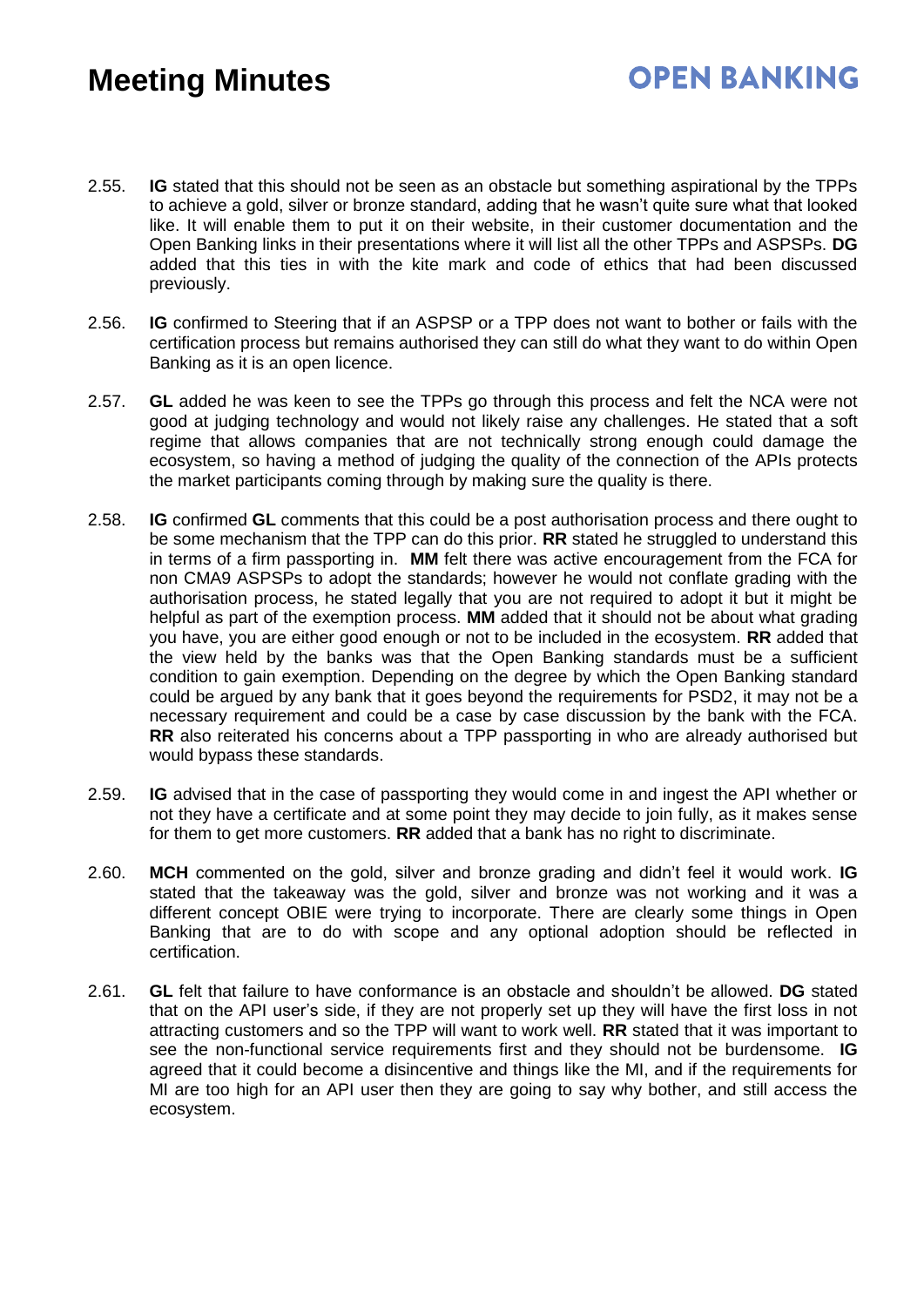- 2.62. **AMC** asked what the downside was of not conforming. **MM** noted that the OBIE is putting the finishing touches to the directory so it is not seen as an obstacle. That being the case on a go forward basis any TPP that wants to access CMA9 or payment services will have to adopt the directory. **IG** added that there is a need to be careful and OBIE was not saying that any TPP not ticking all the boxes are banned from using the directory or Open Banking. **MM** asked how the integrity of the ecosystem would be protected.
- 2.63. **IG** stated that he felt that there was agreement and there was a need to create something aspirational and not an obstacle; a TPP can access the ecosystem as there is value to them; as well as ensure the TPP doesn't feel discriminated against. **DG** felt that the question he was hearing was should there be some sort of conformance and standards that a TPP; optionally might want to meet.
- 2.64. **IG** suggested that OBIE and the CMA9 should wait for the regulators to advise what to do, but in the absence of that, should use this as long as it's not an obstacle and non-discriminatory.
- 2.65. **AL** agreed that although the discussions had taken a different route, it's important to clarify the requirements of the exemption process.
- 2.66. **IG** observed there is value but requires further work. **BR** added this was a massive achievement and congratulated the team.

#### *ACTION: IESG\_2018\_301\_111*

*AA to update the SIR methodology and bring back to IESG on 24th October for final approval and publication.* 

- *2.g Customer Experience Guidelines (inc P3/P4)*
- 2.67. **IG** advised that there had been a tremendous effort by OBIE and stakeholders into producing this ground breaking document; it will show participants in other geographies what a good standard can look like. It combines a standard and checklist, which cross references regulatory and consumer research and is very comprehensive; it has been through three rounds of consultation and the last round has brought up non contentious corrections; particularly from Nationwide who went through this with a fine tooth comb which was very helpful. **IG** confirmed that subject to the non contentious issues being corrected, which OBIE are currently working on, he would like to publish the final draft today with a list of the non contentious issues, then publish formally as the final version with the list of corrections on Wednesday the 12<sup>th</sup> September.
- 2.68. **RH** asked if Wednesday was doable as AIB wanted to formally document their comments. **IG** requested that RH turn around his comments by CoB on the 7<sup>th</sup> September. **CM** added that most, if not all comments, OBIE was probably aware of, but the team will cross reference to ensure all is captured.
- 2.69. **IM** asked how a TPP would disclose their permissions and how would they declare they are a regulated actor and what those declarations look like. He feels this is a tremendous conduit on how to disclose. **IG** asked for a little more clarity. **IM** stated that in the consumer space it would be what is good practice and how to complain. If that is avoided it could be that many TPPs will not disclose that information.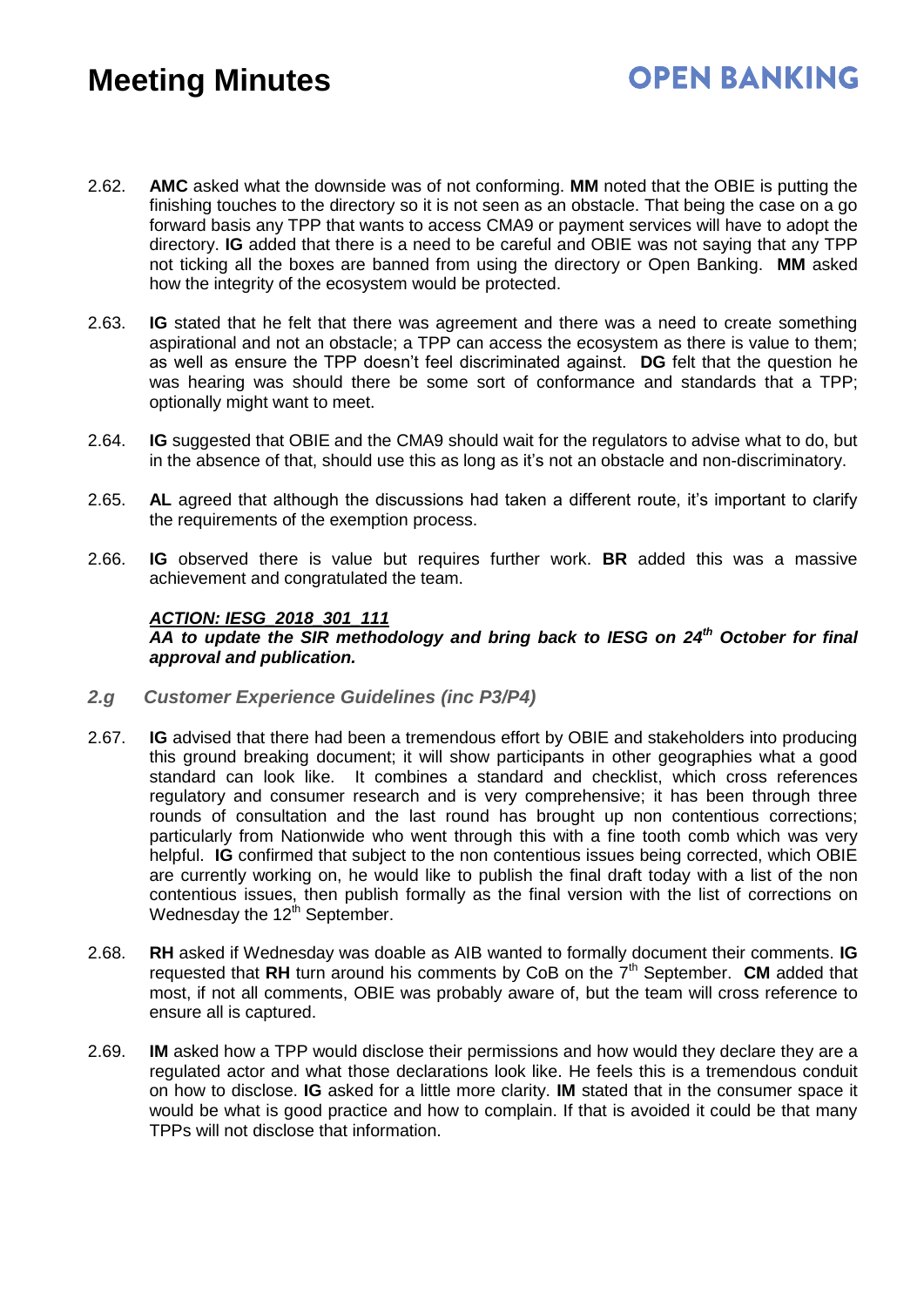- 2.70. **IG** advised that for elements of this nature there is the change request process, but it should not hold up what OBIE is trying to do now. **IG** asked the view of the other TPPs. **GL** advised he was in agreement with **IM** point.
- 2.71. **CM** advised that at any stage an issue can be raised with the service desk if there is something wrong or needs changing, OBIE will then take a pragmatic view.
- 2.72. **FR** asked for more clarification in IM comments. **IM** reiterated that it was disclosure about who the regulated actor is, what their remit is, what their reference number is, how the customer can complain and guidelines for addressing that. **IG** advised that is should point to the Dispute Management Service section (DMS).
- 2.73. **RH** welcomed the document, but expressed his concern that the implementing these items will change things when we have already delivered, this will add pressure and was unsure of the impact on timelines.
- 2.74. **IG** advised that the in the September bi-laterals he will be able to get under the skin of this particular point.
- 2.75. **GL** advised that the delivery of the user experience has been significantly varied and feels that some of the brands are getting traffic and some aren't. For those that are not getting the traffic it cannot wait until March to get things functioning. **RR** advised that LBG position was that there were some changes that were being worked on and were targeting March and agreed to prioritise app-to-app rather than divert resources.
- 2.76. **MCH** felt it was important to build in meaningful accreditation, so the consumer gets a good experience. **MCH** also referred to the payment journeys 4.11 – 4.13 and it was important to do more research; as customer research point 4.12; 63% showed this as the preference.
- 2.77. **IG** advised that OBIE were at a stage to refresh customer research and elements of that will get captured in the change request process going forward. This document will clearly evolve as each standard is issued. **EC** stated that it cannot just evolve there needs to be a formal process and regular reviews. **CM** stated that when this goes live, the real research will be forthcoming.
- 2.78. **JH** had feedback on 4.14: Payments, which was outside of scope of OBIE and needs looking at. **CM** added that he believed this was one of the known issues and was being looked at.
- 2.79. **GL** raised a question around the copy write symbol that appeared at the bottom of the presentations. **CM** observed that if this is to be aligned to the rest of the standards it should be under open licence. **IG** believes this is an oversight and **CM** will check with Legal to see if this is OK to remove.

#### *ACTION: IESG\_2018\_301\_115*

*AA to liaise with Markus Ezekial regarding the copyright symbol that appeared on the CEG paper. RL to liaise with Gavin Littlejohn w/c 17/09 to advise on the outcome of this discussion above.*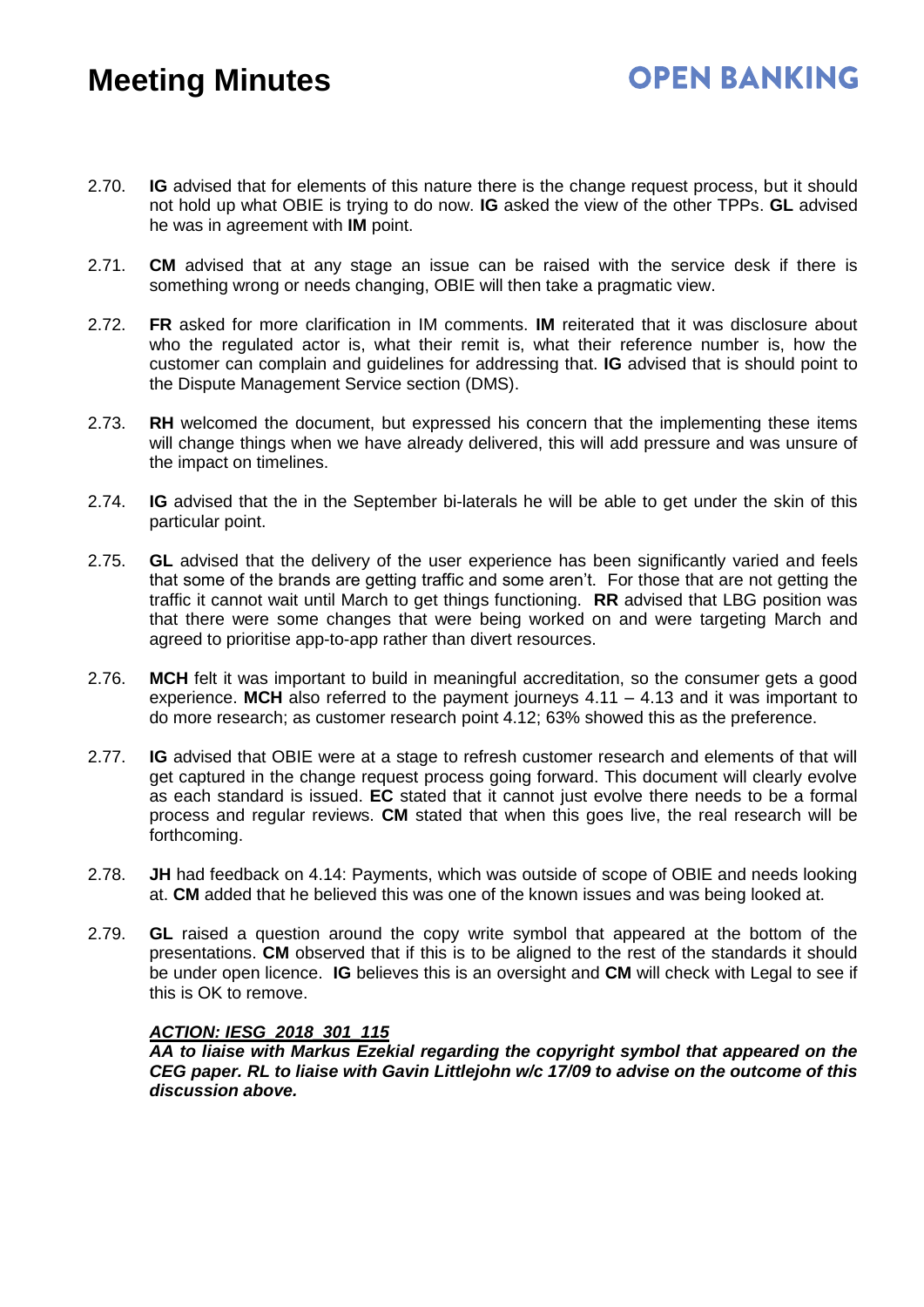2.80. **IG** proposed that any other corrections are fed back to the OBIE team by the  $7<sup>th</sup>$  September and to advise in advance if there are any issues. **RH** asked if OBIE had any questions please could they come back as soon as possible.

**OPEN BANKING** 

#### 2.81. **IG was minded to approve the Customer Experience Guidelines for Release 3.**

#### **ACTION: IESG\_2018\_301\_112**

**a) OBIE to publish final "Draft" on 7th September with a list of known issues.** 

- **b) Make consistency corrections and issue Customer Experience Guidelines and Customer Experience Guidelines Checklist as approved and "Final" on 12th September for implementation on 13th March 2019. Post IESG Update: Items a) and b) completed. Action Closed.**
- 2.82. **AL** advised that the EBA guidelines still need to be finalised. **IG** added that when EBA documents are finalised, OBIE will conduct an impact assessment and look at change requests. **CM** advised that timings around the change requests need to be considered.
- *2.h Draft Overview Proposal for the Enrolment of Non CMA9 ASPSPs on CMA9*
- 2.83. **IG** advised discussions had taken place and decisions were required by IESG on what it means for non CMA9 to join. He suggested a brief discussion in the steering meeting but would also take comments off line.
- 2.84. **TS** felt this was a good start, but was a little light and needed something on governance. It would also be nice to have a variable participation feed that would depend on company size.
- 2.85. **IG** advised the tier point has been raised before; funding is not onerous nor an obstacle to them joining. **RR** observed that in the long run the CMA9 would all wish to see something along the lines of market share and should aspire to a share based contribution, but realistically, the firms that are being referred to as coming on board; it will not make much of a difference to the CMA9 P&L over a two year period.
- 2.86. **IG** advised that the approach was to give them some certainty and advise that it was a three year process. The figure of £50k was a comfortable figure to quote, and could be for the early adopters and there were tiering elements, but did not want to be drawn on this matter. **TS** expressed his concern that it was quite a lot.
- 2.87. **JH** felt that a "Pay per Play" scenario if you get in early it could be £50K, if the following year it could be £75K for example. What does it mean in terms of competition and fairness?
- 2.88. **TS** believed that the fare way to pay would be market share; if a lower level of entry could be created which is accessible and could encourage companies to come in; OBIE should not be afraid to set it low and then increase it as market share increases.
- 2.89. **MM** asked if there was a forecast for the day to day running costs of the apparatus. The cost of building it is neither here nor there as that was part of the Order. **IG** advised that OBIE were not there yet, as the roadmap had been back-ended and still a lot to do; Deloitte will be running a rule over Open Banking and the NPSO, as part of the fact based for assessing transition and a view coming out of that will be what the running costs.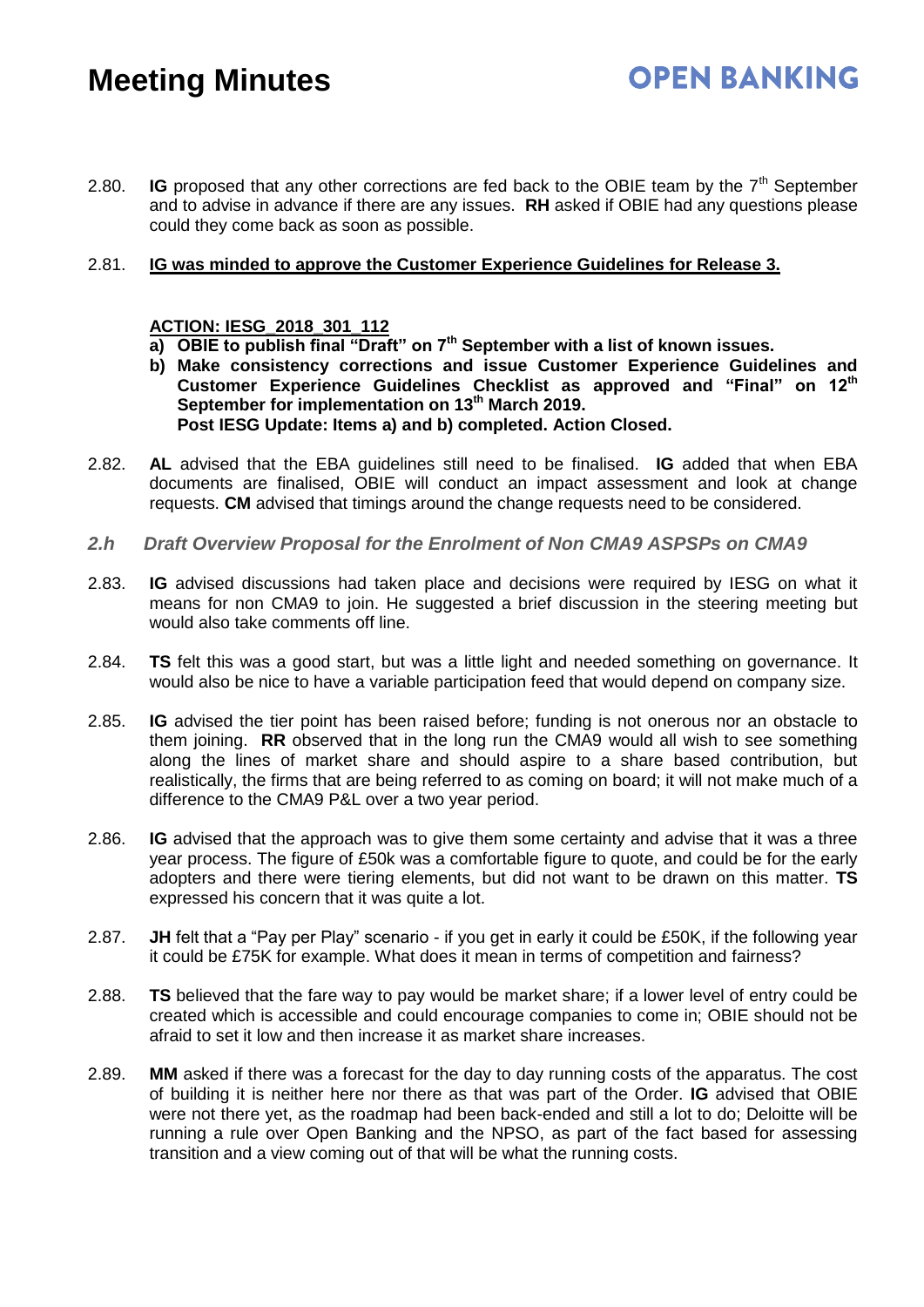### **OPEN BANKING**

- 2.90. **IG** stated that it was important to get out into the market as soon as possible and sign up new companies. It would be good to get into a position in the next three months, whereby OBIE have 5-10 joining; suddenly it is not a CMA9 only but the beginning of an industry. **IG** confirmed this will not go on the website and will be road tested in some private, bi-lateral conversations with a small number of participants that OBIE know are interested in joining.
- 2.91. **BR** added that the CMA Order and its legal obligations were on the CMA9, however there would be commercial pressure for non CMA9 members to join, so as long as OBIE steers clear from anything that will be a barrier to adoption it should be ok and didn't feel £50k was a huge amount for a bank; however levels higher than that companies may start to think a bit more.
- 2.92. **HP** asked about the point on page 221, bullet point two relating to obligation, how does that create a standard. Are they only mandatory for the CMA9? **IG** advised that the SIRs are not fully integrated into this document yet, but it is trying to say that by joining, there is not a legal requirement for the non CMA9 to implement the full functionality and be monitored by the CMA. **CM** stated he was not aware of anything mandatory in read/write that is a PSD2 requirement. **HP** disagreed stating there was a recommendation in the paper that was. **CM** responded that if there was a specific regulatory requirement it would become mandatory.
- 2.93. **IG** stated that in the longer term, the entities that have joined on a voluntary basis will continue to maintain and implement items and be part of governance, so they would be part of that evolution of the standard. The issue on day one would be that if you want to join Open Banking you have to fulfil all the PSD2 requirements plus a few other things or you are not coming in. **IG** believed that Open Banking would not get anyone to join. It's not a perfect solution and Open Banking have no stick to order them to do it, but once they are in they can be coerced.
- 2.94. **HP** advised that this needs to be thought through very carefully, if an ASPSP doesn't conform to an SIR at what point do we not want them in the ecosystem. If they want to join they should have minimum standards by which to play. **HP** added that Open Banking should set an expectation. **IG** agreed but it needs to be subtle. The 5-10 on the OBIE list are implementing the standards, but it is a complete pick and mix, taking whatever they want and what their interpretation of PSD2 is. They are participating in the working groups, but they are not truly in the ecosystem and enrolled and OBIE are not really sure of what they are doing. By signing them up to T&Cs, OBIE can bring up the comprehensiveness of their functionality, by leaving them out it remains a CMA9 effort and OBIE has zero control of what functionality they are choosing to implement.
- 2.95. **TS** agreed with **HP** and asked if a transitional period could be set out, with an understanding that after that period everyone has to conform to the same standard.
- 2.96. **GL** referred back to the financial piece. He advised that the Open Banking is a not for profit company, observing that the more people that come into the funnel, the costs of the entity can be shared out so it breaks even and the overtime with more members, the costs should shrink. **GL** asked if anyone has a different perspective, what are the CMA9 on the hook for in terms of the future.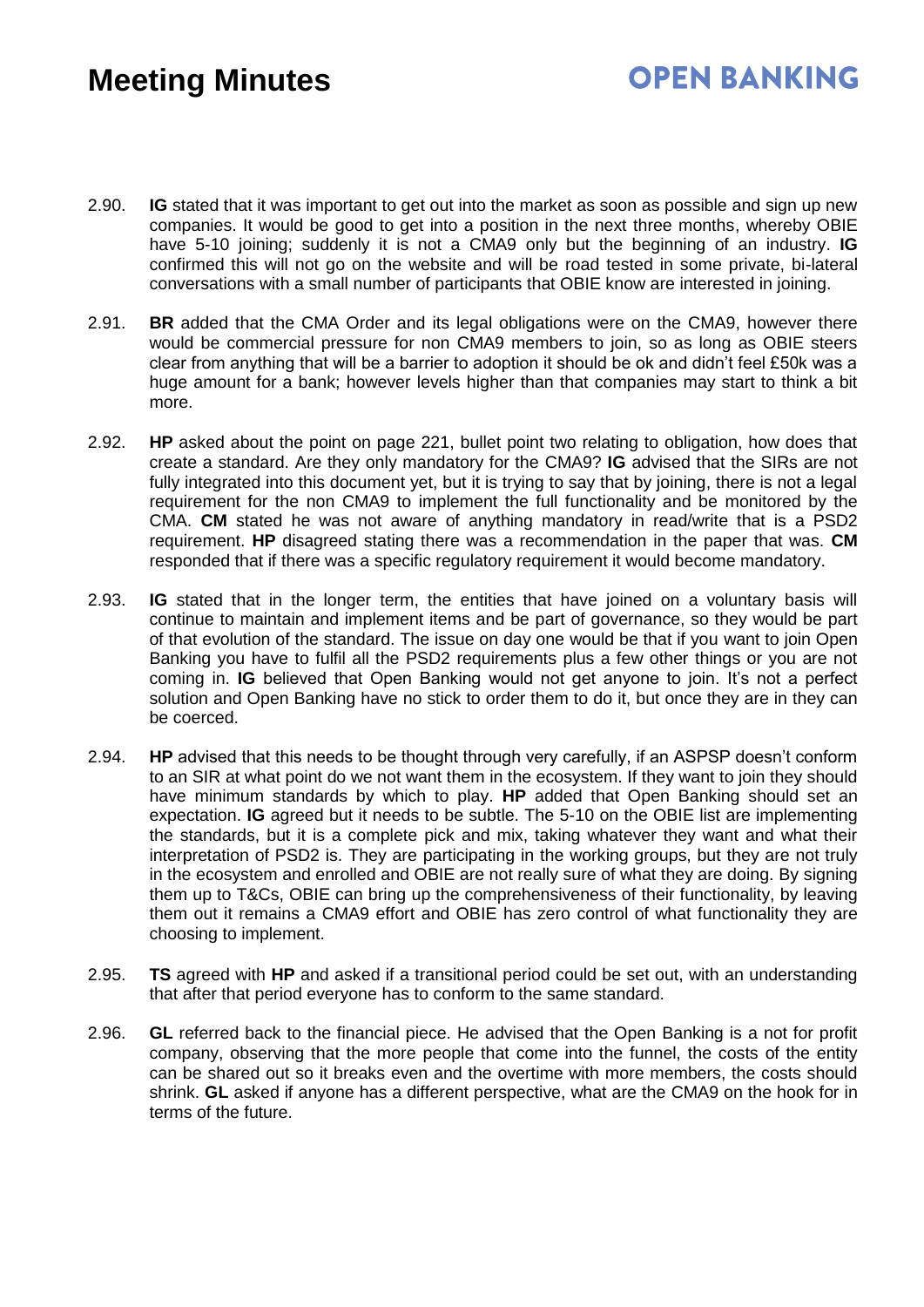- 2.97. **SW** responded by advising there was no end date when RBS would stop funding the Implementation Entity and the Order, however costs associated to BCA/PCA they will fund. Anything else should be discretionary or split equally.
- 2.98. **IG** agreed, adding that OBIE are trying to leave all options open and be able to have a conversation with the non CMA9 to implement the Open Banking standards as part of their PSD2 solution. They say yes we are doing that, but it doesn't go beyond that because they are "open standards" and bringing them in and enrolling them is what OBIE is trying to achieve.
- 2.99. **MM** felt that the paper didn't describe that. It covers the regulatory and/or PSD2 compliance point of view. It should ask what are the incremental advantages, what problems will Open Banking solve for you. **IG** stated that to get into those types of conversations Open Banking needs to get past the matter of what is it going to cost me, does it mean we are covered now by the Order, give me something I can take to my ExCo or CEO/CTO.
- 2.100. **PM** asked are the entities just enrolled into the directory. **IG** advised that the £50k will get a member everything, including DMS.

#### *2.i EWG B P7 and P9*

- 2.101. **IG** advised that on P7 there was a recognition that there was a gap in terms of refunds and how to get the Single Immediate Payment (SIP) to run in reverse as well as how to get the account details to a from an APSPs to a PISP. Effectively there is currently nothing from a regulatory point of view that would stop a PISP from asking for account details, should they want a refund. Stakeholder feedback was that there should be an API standard way of doing it, but rather than build something now the intent was to let it run and then do an assessment if a PISP can use it and then conduct an impact assessment on the technical spec and take a view further down the line.
- 2.102. **AA** advised the outstanding question was when do you do the assessment? OBIE have put in a start point which is the end of 2018, which maybe a too early as there might not be enough data to complete the assessment. We concurrently do the technical assessment to understand how in alternative way get hold of that account detail through some sort of API without the customer having to use the journey whereby they put that information in the PISP domain.
- 2.103. **IG** advised that this was an evaluation paper and the next step would be for the Trustee to write a letter to the CMA. For the purpose of discussing it at this steering meeting he asked the members if there were any final representations to be shared prior to drafting the letter. **IG** stated that two had been received so far - Consumer and HSBC, and asked if that meant that everyone else agreed with the evaluation.
- 2.104. **RR** of LBG and **SW** of RBS (subject to DG agreement) agreed with HSBC's observations on the evaluation, not with the evaluation itself.
- 2.105. **GL** asked what the HSBC issue was. **HP** advised that they had questions around the timelines for evaluation and did not see the value of doing an evaluation when there was no PISP in the market and suggested to reschedule it to later in 2019. **HP** felt it was better to get past RTS, let the market develop and then see if there is a problem.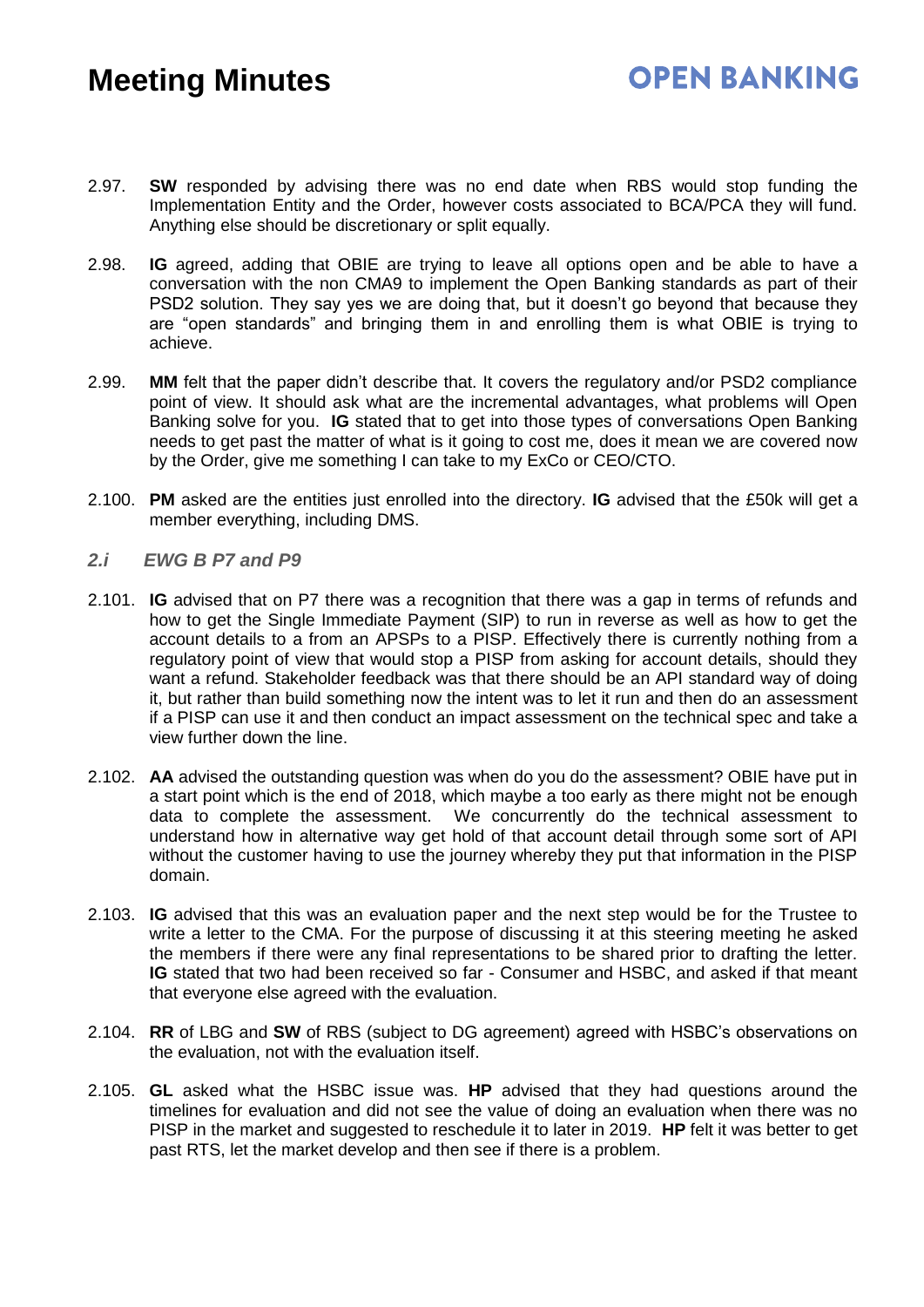### **OPEN BANKING**

- 2.106. **IG** stated that this was always intended to be a pragmatic approach and agreed with the point around timing and the key thing being governance around timing and what would OBIE do in parallel. **IG** confirmed he would take that away and consider it.
- 2.107. **FR** added that she too had concerns about not having a refund option, especially from an ecommerce perspective. **RR** mildly disagreed as in Europe there is no automated refund facility. It could be built but the PSD2 requirements and it seems to be Europe's view that PSD2's objectives are met by access to payment rails, without mandating an automated refund scheme
- 2.108. **IG** thanked the steering members and advised that he now had what he needed and it was helpful to see the different scenarios.
- 2.109. **IG** referred to page 233 for P9 in the pack, which relates to Status of Payments. This is a critical item as it relates to getting confidence in the ecosystem and the right API. **IG** understood that the challenge the evaluation team had to go through was how far in the payment lifecycle do you actually go. They found a place that seems empirically sensible to stop, which is the post processing space as that captures the vast majority of scenarios. **IG** understood that this payment status end point is already available for single immediate payments (SIP) in Version 1 – optional in Version 1 and mandatory in Version 3. **IG** added that this is critical for multi auth. What isn't covered but recommended in this evaluation, apply it to standing orders (SO) and future dated payments (FDP).
- 2.110. **AA** advised that is was optional implementation for SO and FDP because what OBIE is trying to achieve is not going too far for mandatory for all CMA9, it is reasonable to get everyone for SIP to a level, and to go beyond that at this moment in time is not proportionate.
- 2.111. **AA** advised that a lot of issues were down to use case i.e. when you need to know an answer quickly, like a card replacement or an on line purchase when the goods are going to be despatched quickly.
- 2.112. **IG** thought the pushback for not making FDP and SO mandatory presumably came from the CMA9. **HP** advised it was not, it links back to a conversation previously that it is mandatory if required by the Order or a technical hold together or an absolute must under PDS2. He felt there was no logic doing it for SIPs and not FDP and that ecommerce was not part of the Order. There was no impact assessment done, nor did the CMA9 influence it and **HP** advised he raised this at every evaluation working group about how this supports the CMA use cases and there is no evidence of that. **HP** feels that the final report bears no reference to that and the recommendation bears no merit.
- 2.113. **IG** stated that he was not sure he agreed with **HP** anchoring on that point of principle. **IG** advised his interpretation of the Order is that there is a read and write API that services customers and promotes competition and part of the Trustee's mandate is to make sure OBIE does what is required to make that happen and the important point is the alignment to PSD2, which is to bring competition to the card space. **HP** added that the recommendation goes beyond the payment issue and into the processing steps which is not in PSD2 and added that this recommendation was not consistent with any of his governance.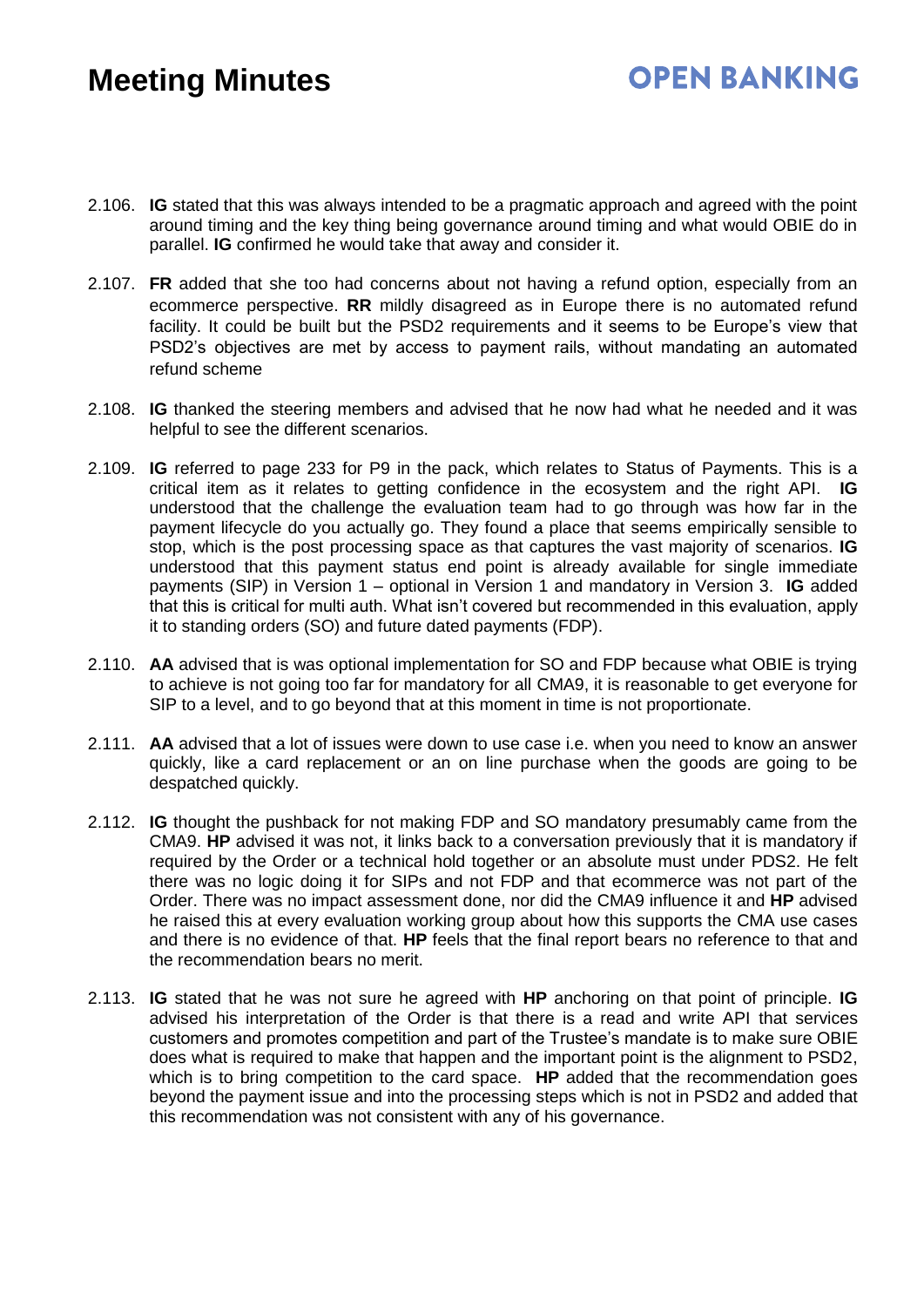- 2.114. **GL** stated that although not written in the directive it implies intent to make sure it works for the customer. **IG** asked if **HP** would enter into the spirit of the recommendation. **HP** advised that this was a slippery slope and creates something for the CMA9 only that is a requirement that is not part of the Order and HSBC strongly object on those grounds. If it's mandatory then he would expect it to apply to every other ASPSP that joins the ecosystem. If they don't then HSBC would expect them to be excluded. **RR** added under FCA auspices.
- 2.115. **IG** asked **AA** was this why he had positioned it as optional. **AA** advised that setting SIP status as mandatory was because it enabled the use cases, which are very important and he believed that they are intended use cases under PSD2. The other point to make is that this functionality is already written into the specification, so to comply with it means not very much at all as it's already in the spec.
- 2.116. **HP** disagreed, saying that it meant a huge amount to firms in terms of functionality, adding that if it is needed for PSD2 to succeed the market will demonstrate that because there will be no solutions to the ecommerce use case in the market. **HP** added that given there are no PISPs operating in the market, your argument does not hold, there are other ways to find out if you have received money.
- 2.117. **IG** felt this was a chicken and egg situation. **MCH** stated that is was not just about ecommerce but also SME. From the end users point of view there is a requirement to know that a payment has been made. **HP** responded by advising that Open Banking were not responsible for solving every issue relating to payments in the UK market. There are other industry processes and supervisors who have relevant remits. Open Banking is responsible for ensuring the CMA Remedy is fulfilled.
- 2.118. **FR** advised that there were changes coming through that advise consumers on the pattern of their payments and there will be more dialogue between the banks, likely seeing more failed payments post the point at which it has been sent. **FR** added that PSD2 had not covered every nut and bolt and the IESG is not a legal entity to make things mandatory and if an ASPSP doesn't agree with the recommendation they should take this up in their exemption process.
- 2.119. **AL** advised he did not disagree with anyone, and felt this recommendation was one of those that is down to judgement and questioned whether the recommendation moved the dial enough to be viable and helpful to a PISP.
- 2.120. **IG** asked **HP** if he was pushing back because it cost too much and not because it was not a good thing to do. **HP** advised he wasn't and there was a principle here on how OBIE are setting up the entire process, and believed this one had failed. The principle was about having a level playing field and creating standards that all participants follow. **EC** asked if it applied to every ASPSP you would be supportive, if just HSBC then you would not? **HP** agreed, noting that until RTS, it is not known what the TPP market is going to do, and he suspected it would be far more ingenious than the one TPP in the system that hasn't gone live with the APIs. **HP** also stated that before it is pre-judged and firms spend a lot of money let PSD2 take effect.
- 2.121. **IG** again used the chicken and egg analogy to express his concern.